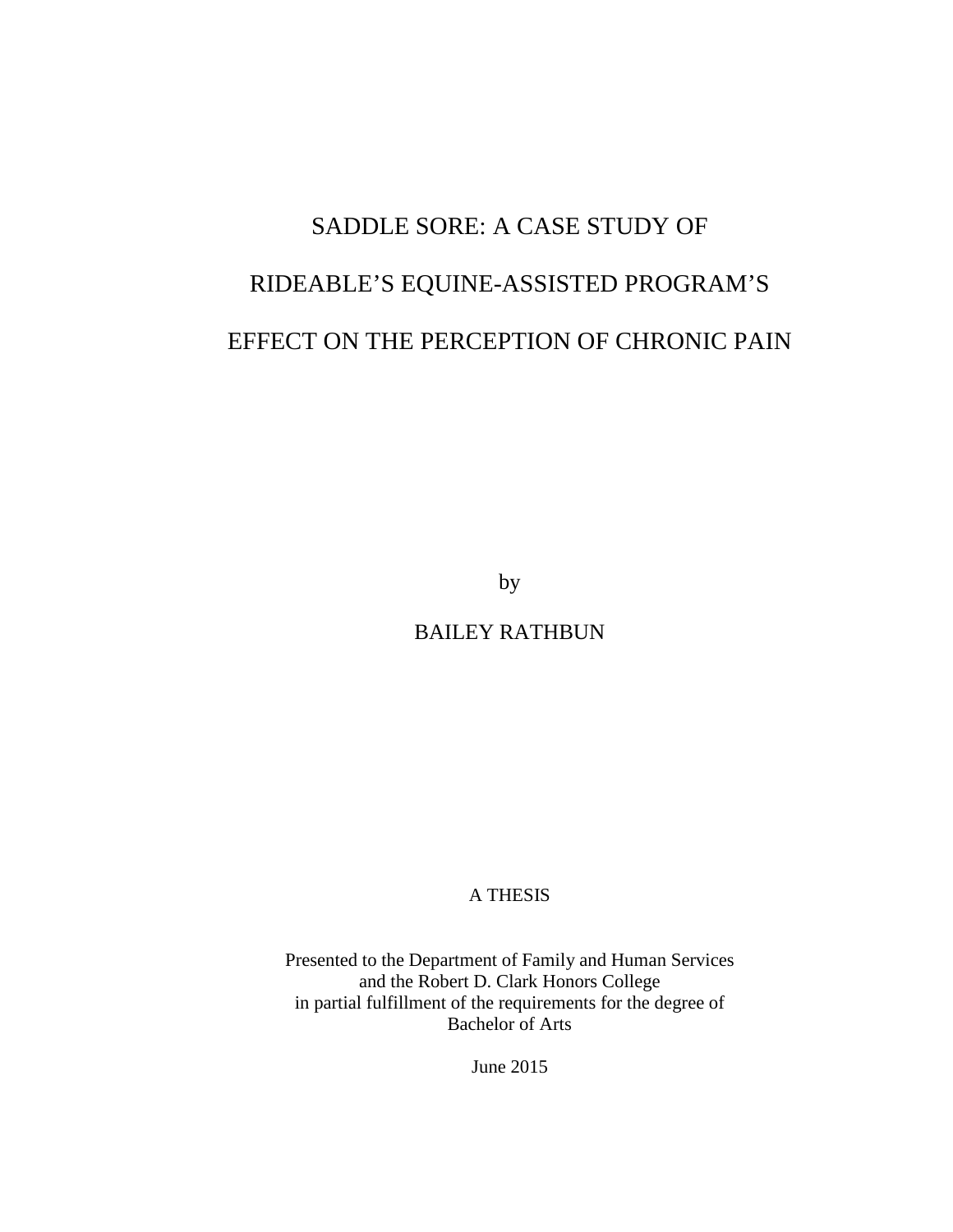#### An Abstract of the Thesis of

Bailey Rathbun for the degree of Bachelor of Arts in the Department of Counseling Psychology and Human Services to be taken June 2015

Title: Saddle Sore: A case study of RideAble's equine-assisted program's effect on the perception of chronic pain

Approved: Reschan R. Jewith Poul

In Eugene, Oregon, an organization called RideAble provides lessons in horsemanship to individuals with disabilities in Lane County. RideAble participants are challenged to groom and tack their mounts. They learn to communicate with their horses on the ground, and on horseback with verbal and physical cues, and gain confidence in the saddle. They are pushed to be independent and focused. Animals have long been a source of comfort for the physically and mentally ill. Although RideAble is not Equine Therapy, their program seeks to improve the lives of a vulnerable population in need of treatment, recreation, and skill building exercises. This case study takes a small sample of this population to explore the question of whether horsemanship decreases pain in students who experience chronic pain. Through the process of transcribing, and coding interviews, I will be able to highlight the perceptions of four participants who have experienced both at RideAble. I will also sort through current paper files of individual students to create demographics of gender, age, disability, and current enrollment at RideAble. The elements of this qualitative, mixed method study will indicate what questions need to continue to be asked in future studies.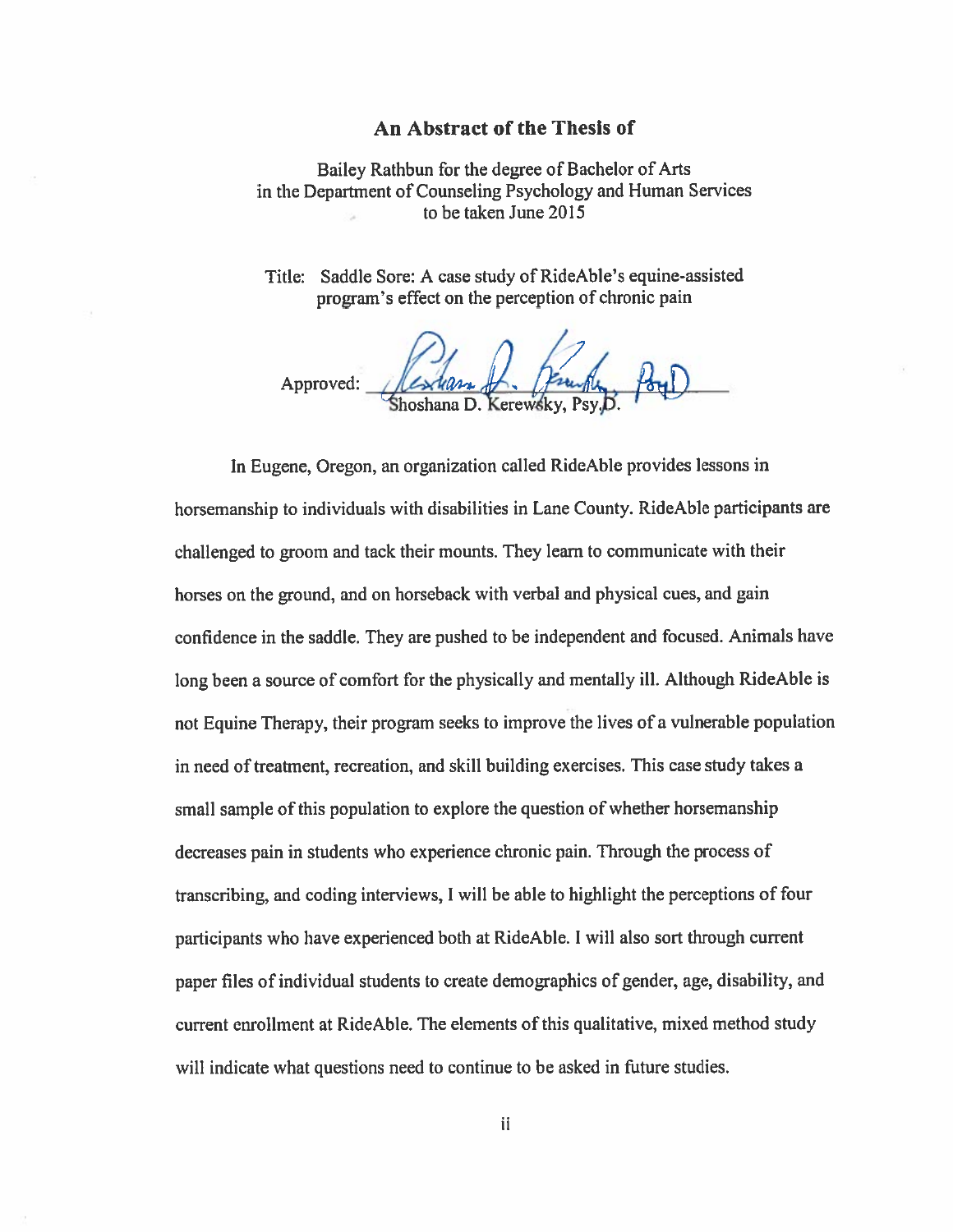### **Acknowledgements**

I would like to thank Professors Carey for helping me understand the purpose and value of my undergraduate thesis, and for supporting me within the Honors College as both a committee member and an advisor. I would like to thank Professor Khurana for sharing her expertise and vast research experience with me, as well as her help in previous years as a mentor and educator in the field of human services research. To Professor Lindstrom, your willingness and openness in helping me as my research shifted was invaluable. You opened up new possibilities that I hadn't previously considered, and I am so grateful. And finally, to Professor Kerewsky, who has been a teacher and supporter for the past two years, thank you for continuing to support me even as your life took unexpected turns. You have been an example of determination, good humor, and sensible research practices for me from the beginning of our relationship.

Cyndi and Matt Rathbun, with each "we love you," "we are proud of you," and "stop procrastinating and finish that paper," you have encouraged and delighted my heart. I am here because of your love, and the love of God. My life is his, and he has made it blessed, joyful, and full.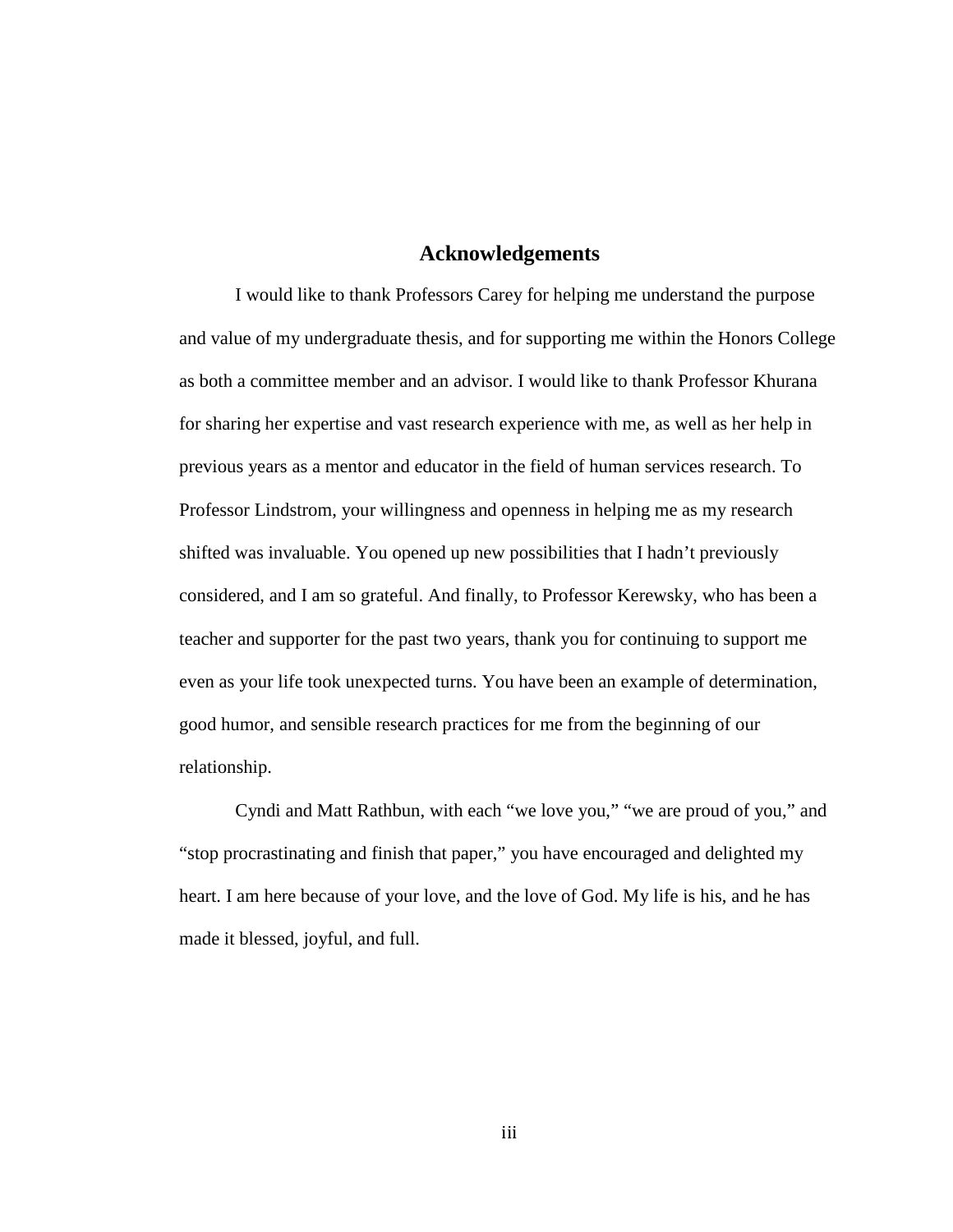# **Table of Contents**

| Introduction                                       |    |
|----------------------------------------------------|----|
| Rationale                                          | 3  |
| Methods                                            | 7  |
| Results                                            | 12 |
| <b>Limitations of This Study</b>                   | 17 |
| <b>Future Use</b>                                  | 19 |
| Appendix A: Demographics Data for RideAble Clients | 21 |
| Appendix B: Individual Summaries                   | 23 |
| Appendix C: Digital Recording Release              | 27 |
| Appendix D: Sample Interview Protocol              | 28 |
| Appendix E: Codes and Descriptions                 | 30 |
| Appendix F: Cross-Case Analysis                    | 31 |
| References                                         | 32 |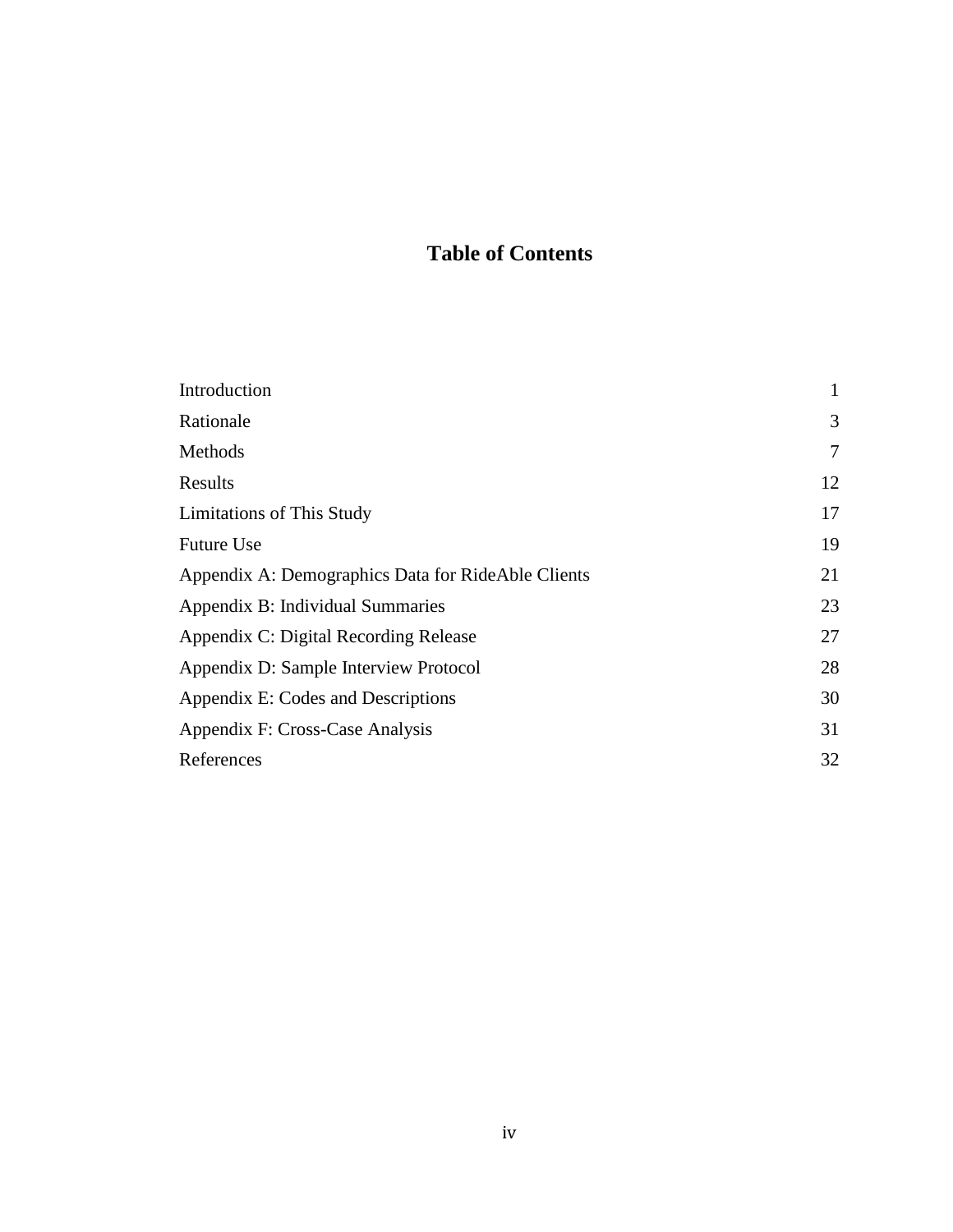# **List of Figures**

| Figure A1. RideAble Participant Gender Distribution     | 21 |
|---------------------------------------------------------|----|
| Figure A2. RideAble Participant Age Distribution        | 21 |
| Figure A3. RideAble Participant Disability Distribution | 21 |
| Figure A4. Lesson Length for Current Students.          | 22 |
| Figure A5. Lesson Frequency for Current Students.       | 22 |
| Figure B1. Andrea's Individual Summary                  | 23 |
| Figure B2. Dylan's Individual Summary                   | 24 |
| Figure B3. Leann's Individual Summary                   | 25 |
| Figure B4. Megan's Individual Summary                   | 26 |
| Figure C. Digital Recording Release                     | 27 |
| Figure D1. Interview Protocol Introduction              | 28 |
| Figure D2. Interview Protocol Questions                 | 29 |
| Figure E. Interview Codes and Descriptors               | 30 |
|                                                         |    |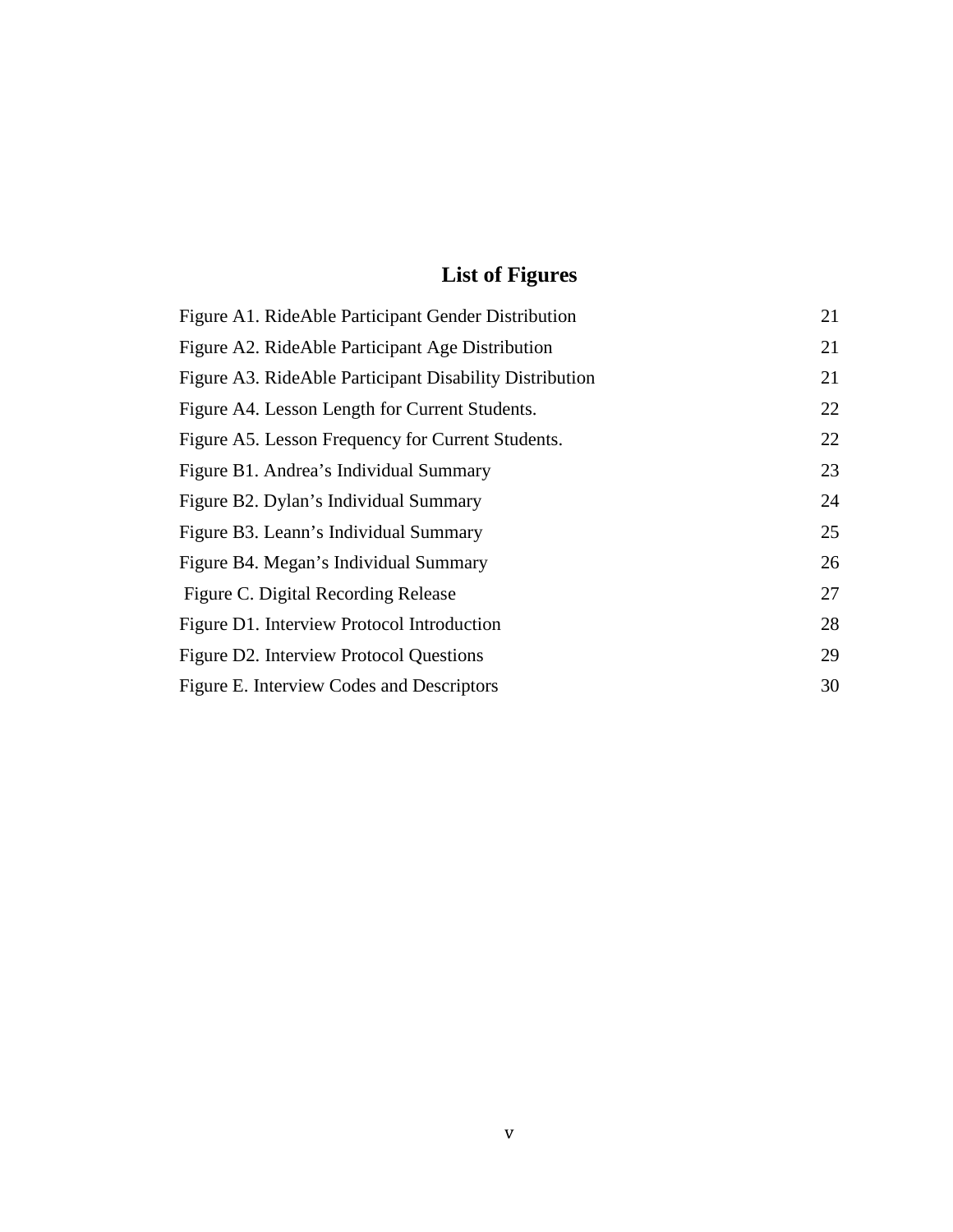# **List of Tables**

| Table 1. Interview Themes     | 14 |
|-------------------------------|----|
| Table 2. Potential Themes     | 16 |
| Table F. Cross-Case Analysis. |    |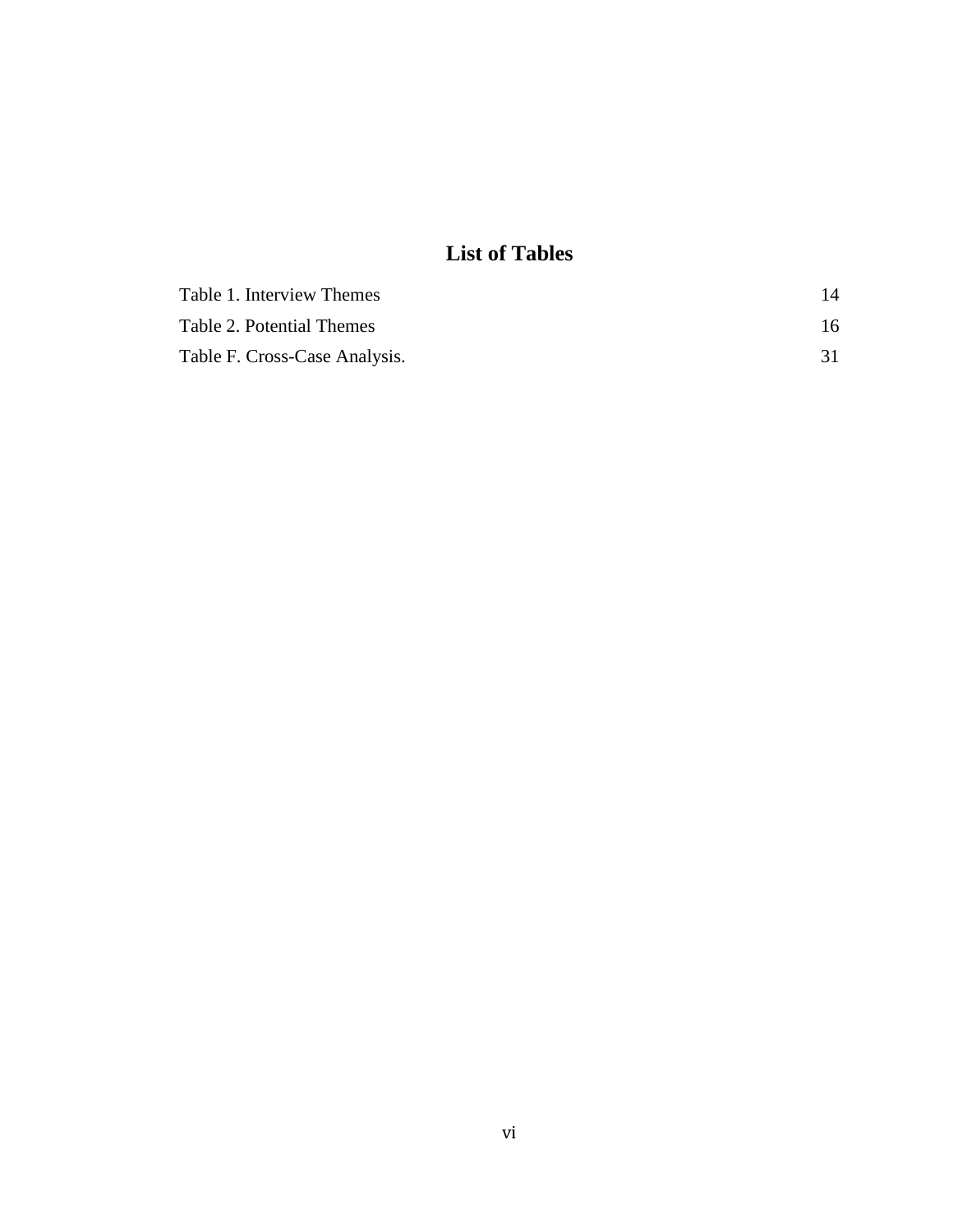# **Introduction**

In the initial planning phase of my thesis, my goal was to conduct several small focus groups using clients from RideAble. The focus groups I was planning to hold were intended to help me develop a set of qualitative study questions for a future investigation into equine-assisted therapy. The questions would specifically revolve around clients with chronic pain, and the impact that their lessons had on this pain. However, after meeting with an advisor in the College of Education, I realized that I could perform a small case study in which I created a set of questions and interviewed clients one-on-one.

In considering what direction would yield the most information for RideAble regarding their horsemanship, I felt that this method would be more beneficial. While in my earlier plan I would create a study for them to carry out, in this new plan I could both design and produce data for them to use. This course also benefited me in that I gained experience carrying out qualitative research. In the process of interviewing, I simultaneously collected basic demographics information about RideAble's client base through their records to add context to my analysis. This new direction has allowed me to turn over some preliminary data to my agency for program evaluation as well as suggest paths for future inquiry.

### **RideAble**

In 1995, two women came together to start a horsemanship program for people with disabilities. One of the women had experienced a Traumatic Brain Injury, and the other had a child with a disability. Both of their backgrounds moved them to bring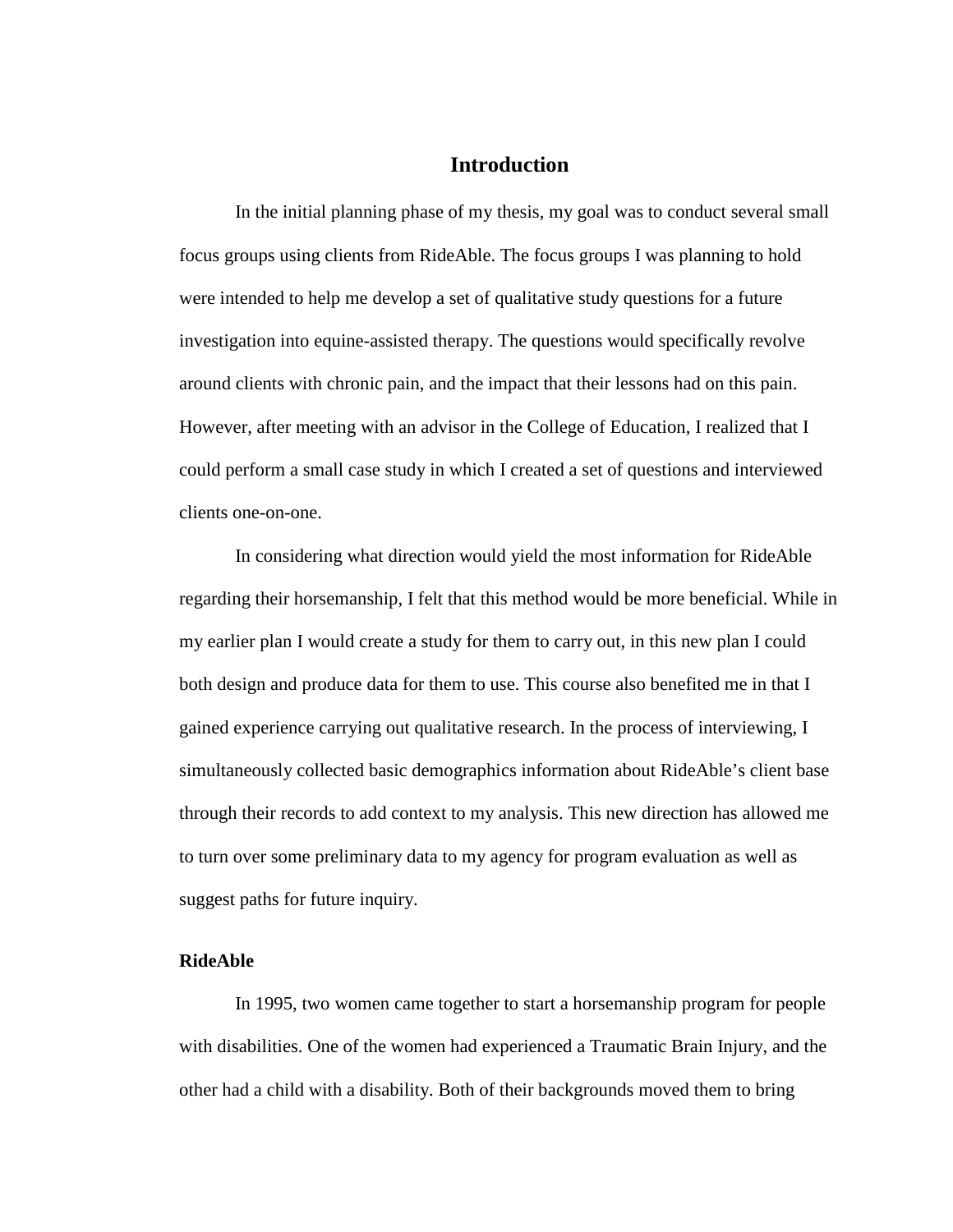RideAble to life. Although RideAble has faced a nomadic existence since its start, they have been settled in a permanent barn South of Eugene for several years now. This is the fourth location since the establishment of the organization.

RideAble is a non-profit organization whose mission is to provide "horsemanship instruction for the special needs community in a safe and interactive environment. Essential life skills for each individual are developed and improved through healthy recreational riding" (RideAble, 2015). The underlying intention of the agency is to facilitate the overall growth of their participants in a setting that is both enjoyable, and in which they can develop their independence.

#### **Target Population**

RideAble's serves a diverse target population. An individual does not have to meet a strict set of criteria or have a particular diagnosis to become a student at this organization. There are many groups within RideAble that could be characterized by a common symptom or experience. I chose to focus on individuals with chronic pain. RideAble's program director and lead instructor, Monica Liles, suggested to me that chronic pain was a trait shared by many individuals at RideAble, and that it would be a valuable experience to study further. Therefore the target population of this study consists of individuals with disabilities who have experienced chronic pain during their time as students at RideAble. For the purposes of this study, I group disabilities into three broad groups: Behavioral disabilities, developmental disabilities, and physical disabilities. Some students can be characterized as having a combination of these.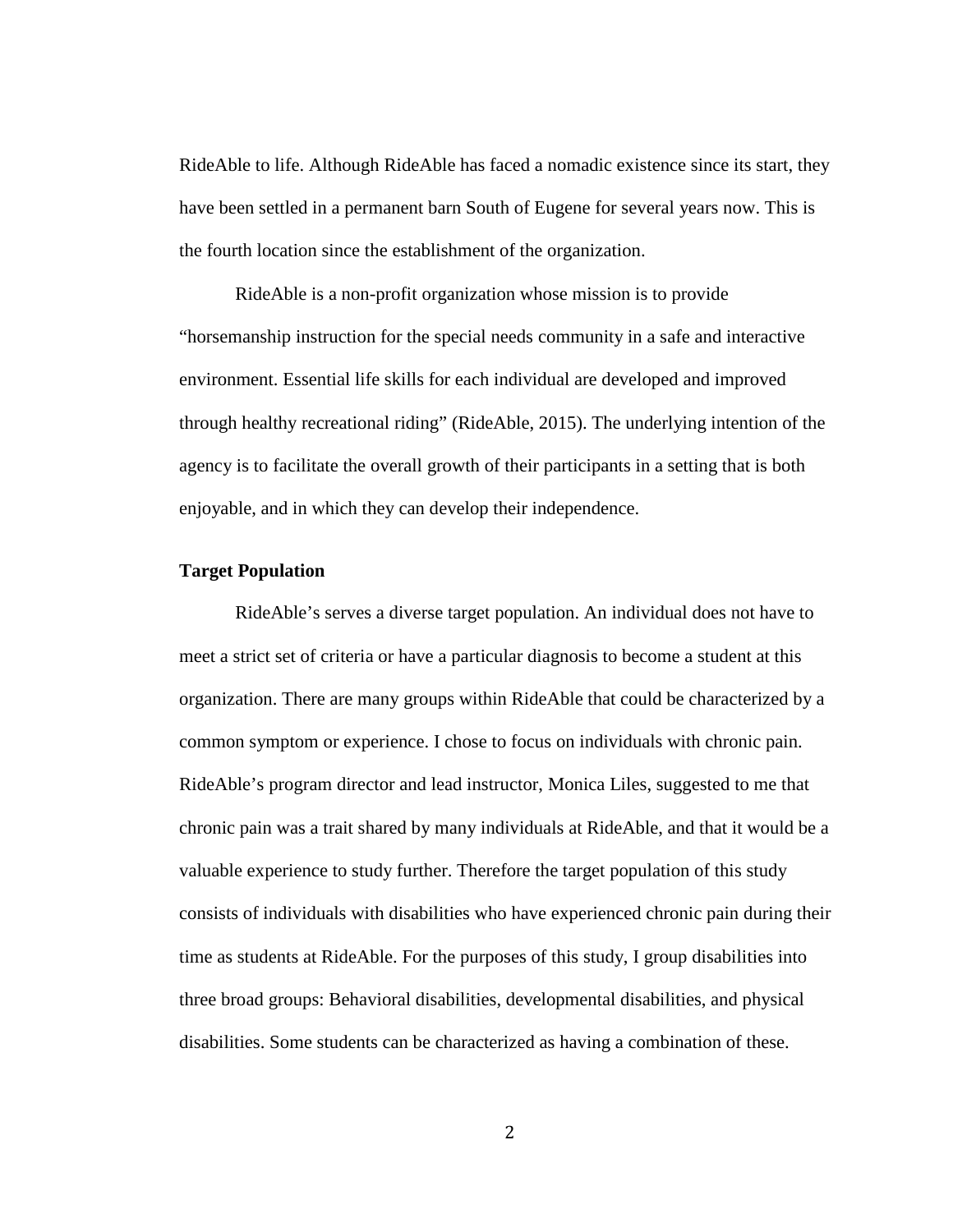# **Rationale**

#### **Chronic Pain**

RideAble's diverse population of students endure pain as either a correlate to their diagnosed disability, or as an added physical burden. Persistent or chronic pain is a challenge that one in five adults face on a global scale (Gureje, Von Korff, Simon, & Gater, 1998). Those experiencing it are four times more likely to have an anxiety or depressive disorder than those not experiencing the same levels of pain according to Gureje et al. (1998). When treatments fail to consistently reduce pain, there is an added risk of suicide as a means of escape (Tang & Crane, 2006). The personal experience of pain by the individual has also been shown to play a key role in their "beliefs about the meaning of symptoms, the patient's ability to control pain and the impact of pain on his or her life, and worry about the future" (Turk & Okifuji, 2002, p. 679). Therefore, my interview questions focus on the personal interpretation of clients' persistent pain, regardless of their disability, as well as how they feel their time at RideAble interacts with that pain.

#### **Pain Management and Animal-Assisted Activities**

Part of RideAble's mission is to be a resource for personal development as well as "healthy recreational riding" (RideAble, 2014); however, informal anecdotal evidence and instructor observations are the only means by which RideAble's staff has assessed the program's efficacy. While animal-assisted activities and therapies are emerging areas of alternative medicine, there are few studies linking the use of horses in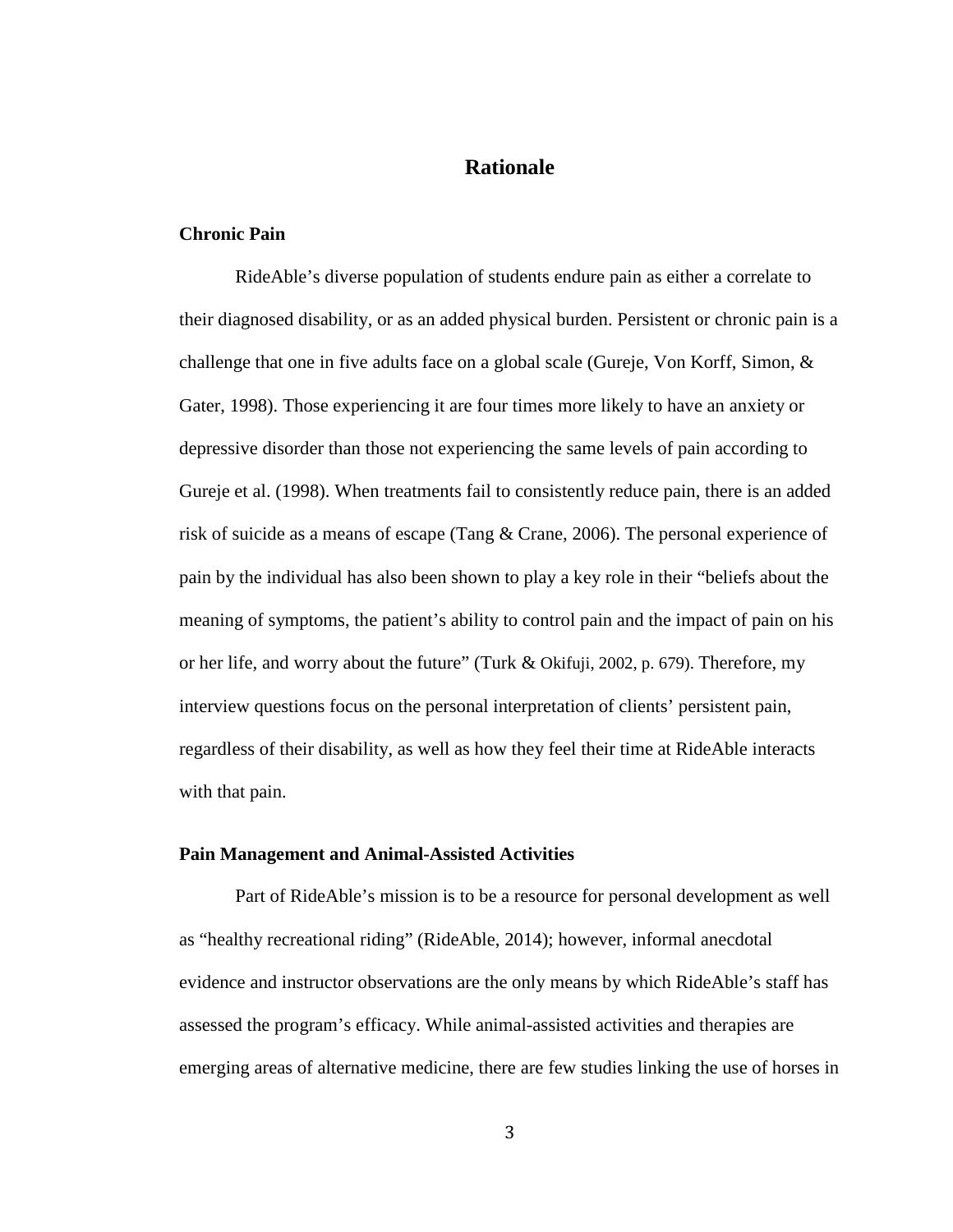interventions with peoples with disabilities. In the studies that exist, "animal-assisted activity (and therapy) programs have been associated with positive effects in many studies although poor designs and small sample sizes have limited conclusions" according to Nepps, Stewart, & Bruckno (2014, p. 212). The majority of significant research has centered around the use of dogs, linking them to decreased pain and decreased stress along with an increased sense of general well-being (Marcus et al., 2012; Marcus et al., 2013; Urbanski & Lazenby, 2012). The basis for animal-assisted activity, as a treatment for pain, exists. This case study brings together the concepts in the available research with the specific needs of RideAble as an organization.

#### **Equine Therapy and Program Evaluation**

As a small non-profit with a full schedule of clients, RideAble has limited staff and volunteer resources. During its hours of operation, students with a myriad of disabilities attend horseback riding lessons. Clients come as often as twice a week, and as occasionally as once a month, but they are all instructed and monitored by the same person. Between teaching classes, maintaining the site, and coordinating all her staff and volunteers, Monica Liles, the current RideAble Program Director and Head Instructor, has little time to expand and evaluate RideAble's current approach.

RideAble's program cannot be labeled as Equine Therapy or Hippotherapy, which are both terms describing licensed counselors, psychologists, and social workers providing prescribed interventions to individuals using horsemanship as a central counseling tool (Granados & Agís, 2011). While practices under these umbrella terms can range from physical therapies to psychotherapeutic techniques, the characteristic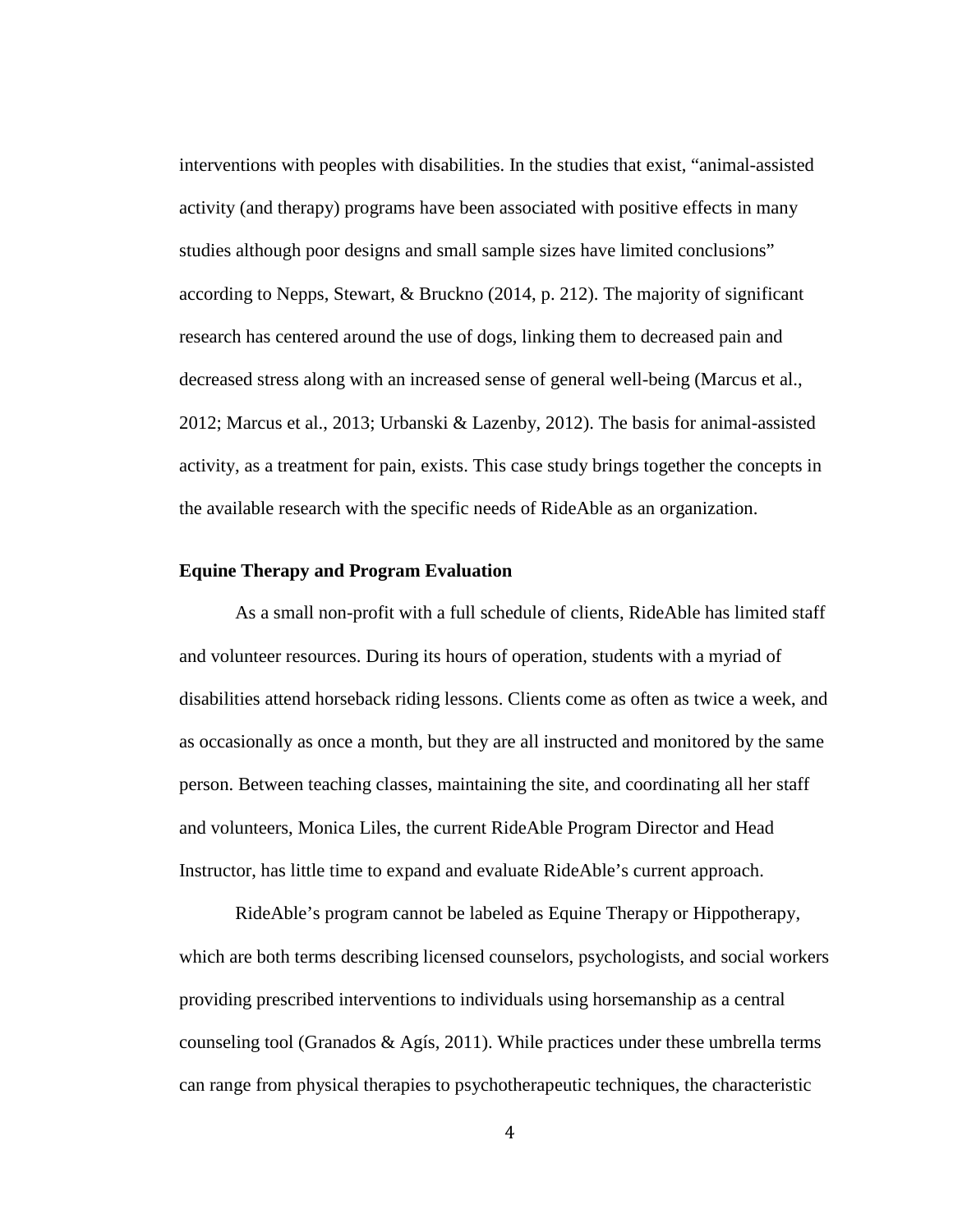that sets them apart is their clinical relevance (Tseng, Chen, & Tam, 2013). This range of interventions share two important qualities aside from the presence of horses: firstly that they involve licensed specialists in a range of psychosocial disciplines, and secondly that these interventions are targeted at a very specific population.

Equine and Hippotherapy are most well researched in their use with individuals with cerebral palsy, and individuals on the autism spectrum (Granados  $\&$  Agís, 2011; O'Haire, 2013; Tseng, Chen, & Tam, 2013). Studies involving individuals on the autism spectrum are marked by challenges regarding communication between those conducting the study and those participating in the study (O'Haire, 2013). However, the individuals with cerebral palsy showed a general improvement in physical strength and flexibility (Tseng, Chen, & Tam, 2013).

One challenge that RideAble faces, and that was particularly noted by its Program Director, is their lack or clinical relevance. Their program shares many methodological characteristics with Equine and Hippotherapy, including pushing students to gain greater independence in their riding, discussion with students about their emotions during and reactions to their classes, and attempting to instill greater confidence in students through their ability to communicate with their mount (Granados & Agís, 2011; O'Haire, 2013; Tseng, Chen, & Tam, 2013).

Each staff member at RideAble is evaluated, within the agency, on their skill as an instructor and service provider to individuals with disabilities, as well as their horsemanship. Still, qualifications of instructors are not related directly to therapy. This limits their ability to gain funding that is aimed at agencies with clinical credentials.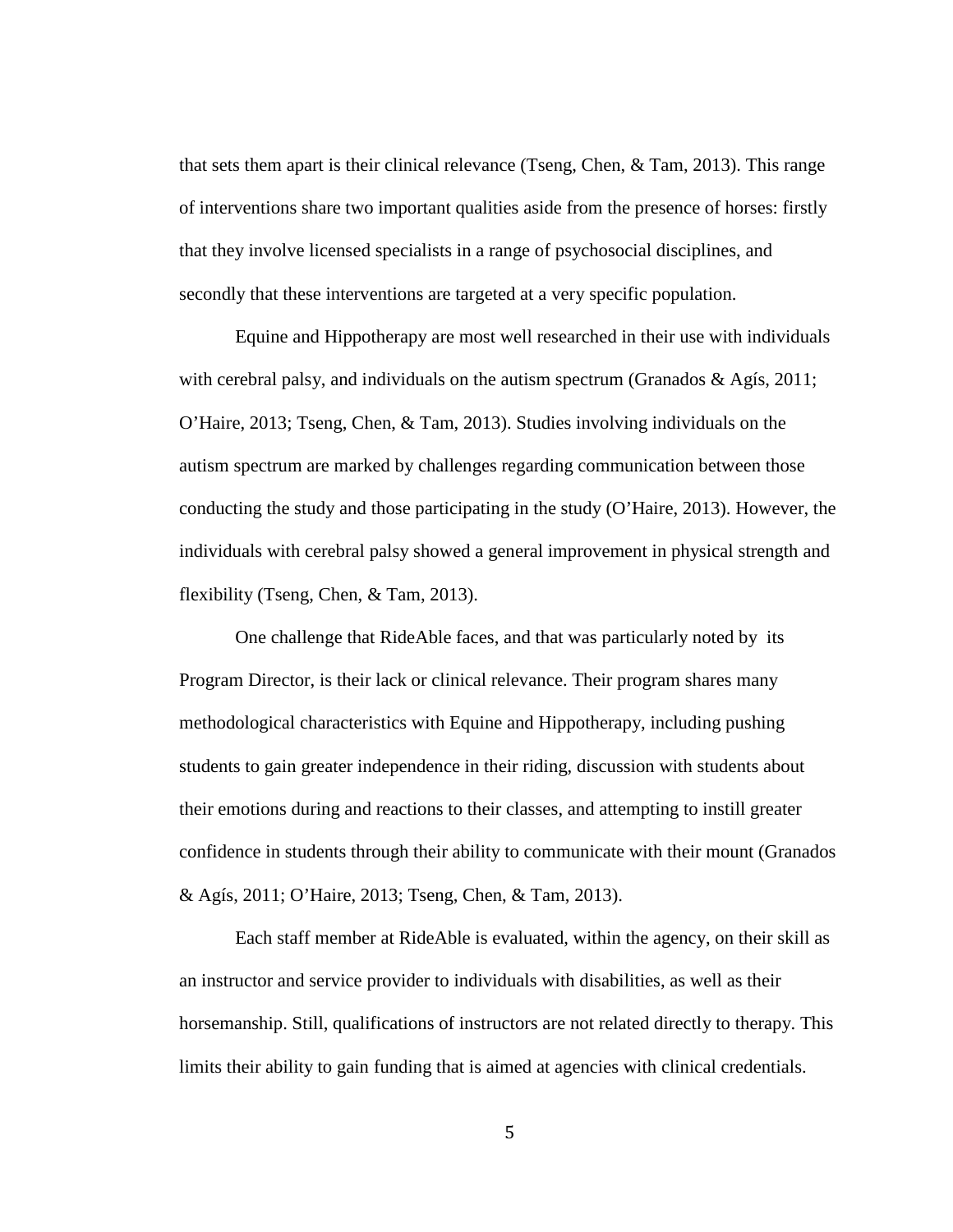This case study will provide a summary of RideAble's population, and some preliminary analysis of current clients' perspectives on the program's interaction with their chronic pain. Additionally, my systematic inquiry into RideAble's program may provide structure, momentum, and motivation for future inquiries into horsemanship programs as interventions.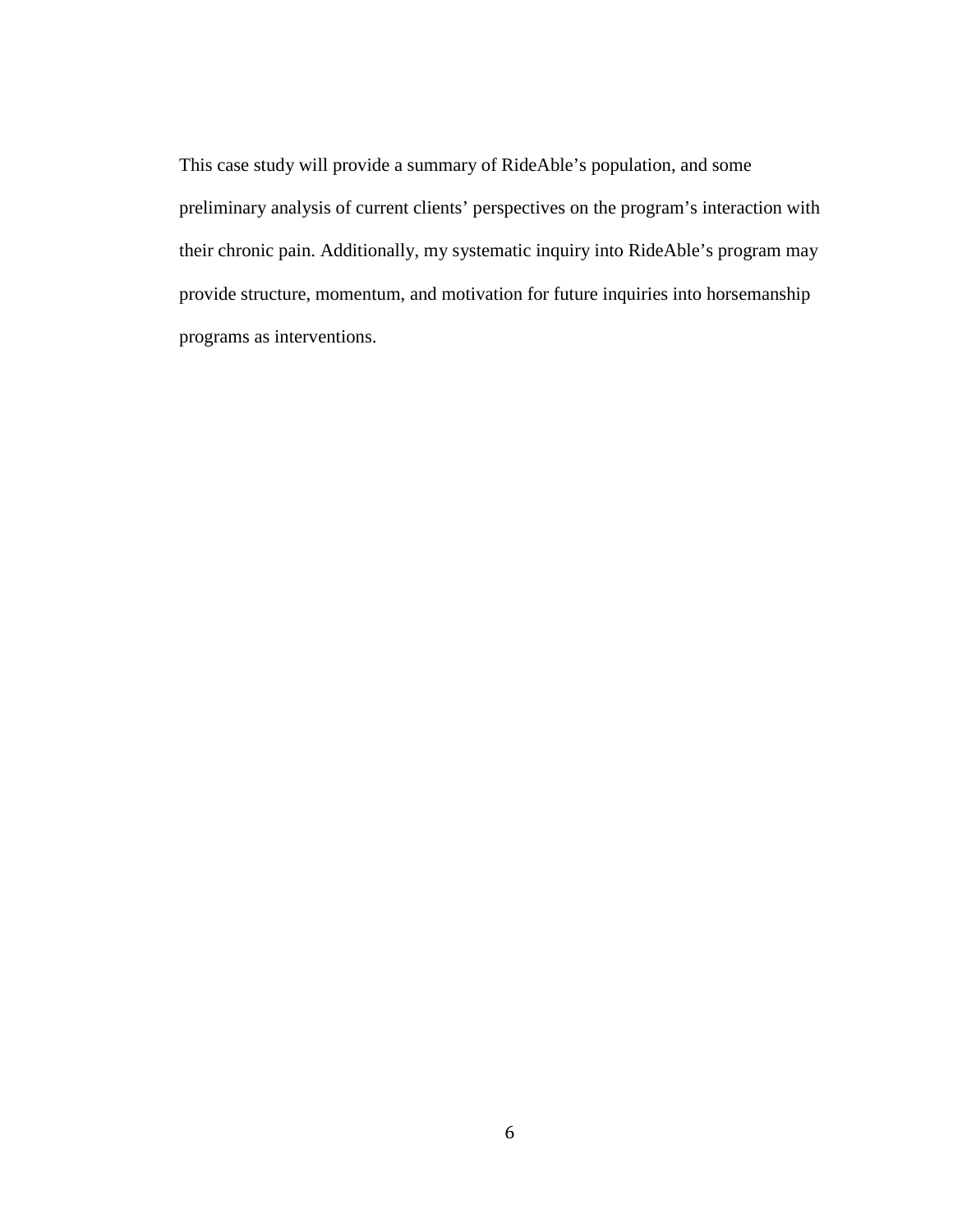### **Methods**

#### **Sampling Criteria**

I used a purposeful sampling technique to recruit participants for this study. They were required to have self-identified chronic pain, and have the ability to clearly articulate their experiences at RideAble. Of the 74 students that RideAble served during their 2015 spring term, eight individuals were initially contacted based on recommendations and connections made by RideAble's program director Monica Liles. Though all agreed to be interviewed, two misunderstood the requirements for the study, and reported that they had not experienced any chronic pain while at RideAble.

Another participant was too young to fully articulate her experiences, and while her mother agreed to share her observations, she was excluded on the basis that all other interviews would be in a first-person format and third-person observations would be too inconsistent at this time. The fourth participant who was eliminated was under the age of 18, and was excluded because of difficulties in gaining an interview in a timely manner where a guardian would be present to oversee the interview. Therefore, four participants were ultimately interviewed.

Three adult women and one adult man agreed to interviews. For the purpose of this study, they will be referred to by the pseudonyms of Andrea, Leann, Megan, and Dylan. Figures B1-4 show individual summaries of their ages, disability categorization, as well as notes about key insights they shared about their chronic pain and RideAble experiences. All participants had physical disabilities. Further, the distribution of genders at RideAble is relatively even, while this case study has a majority of women.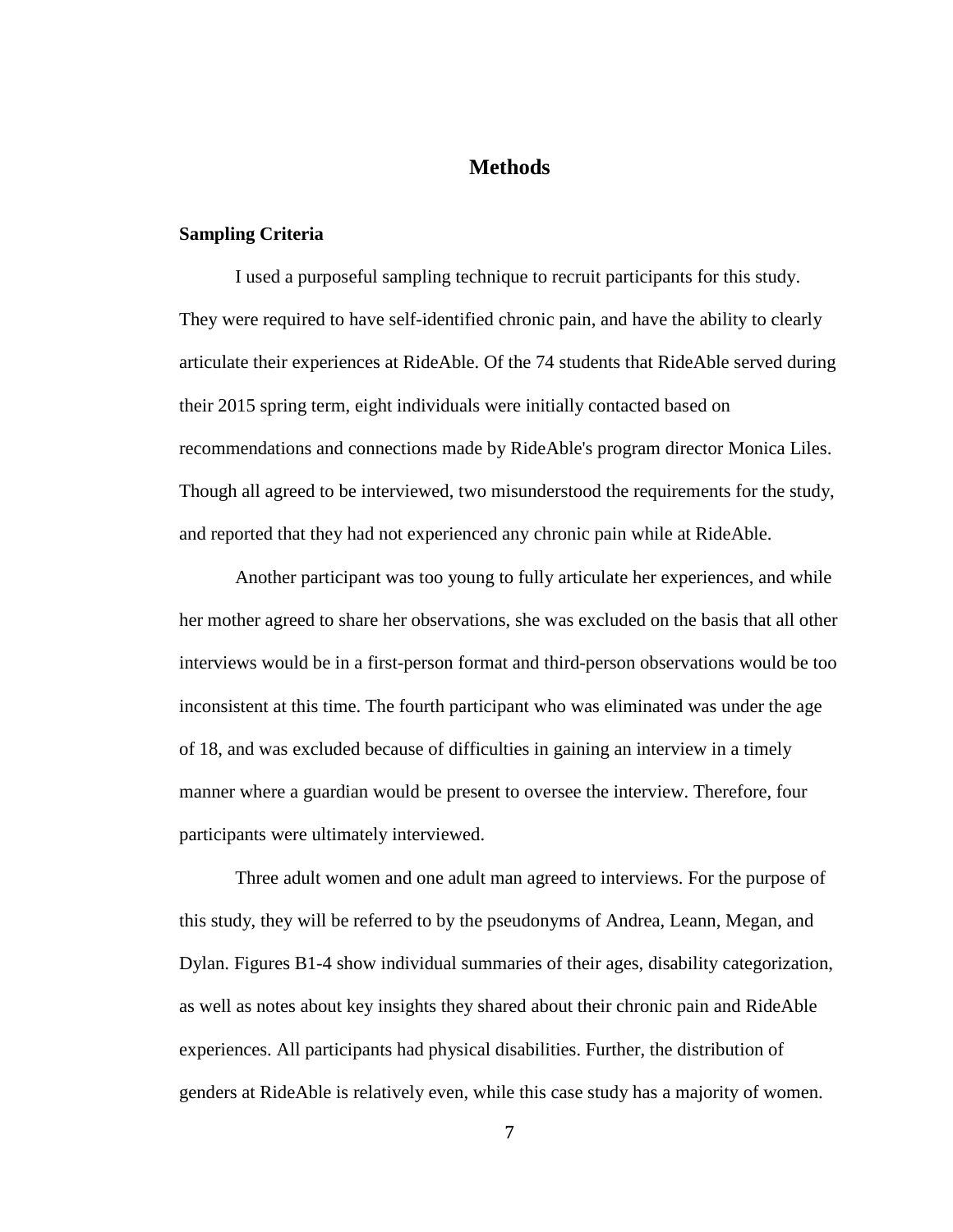The small sample size in combination with gender and disability limitations echo the conclusion of Nepps et al. (2014) that current studies of animal-assisted activities are not representative or generalizable.

However, the inherent limitations of the community of individuals with disabilities makes it much more difficult to examine chronic pain through an observational lens. According to the data presented in Figure A3, the majority of students at RideAble have developmental disabilities, and while some students are considered high functioning, many are unable to articulate themselves either verbally or in a written format. Chronic pain is a personal experience, and while instructors and staff at RideAble can speculate about clients' level of pain, they cannot speak to the direct experience of inarticulate students.

#### **Demographic Data Collection**

RideAble does not have any digital records of their students' information. Currently, all information on students who are enrolled in classes, or who have been in the recent past, is kept in paper files on site. Part of my choice to broadly categorize disability between the areas of behavioral, developmental, and physical disability was for the sake of the confidentiality of each student. Likewise, once I had the information from these files, I compressed it into Figures A1-5. It is impossible to identify any individual from these figures, as they combine the date from many into several broader categories. To create a basic description of RideAble's client population, I went through each student file to determine their gender, age, and their disability within the three categories of behavioral, developmental, and physical disabilities. Figures A1-3 give an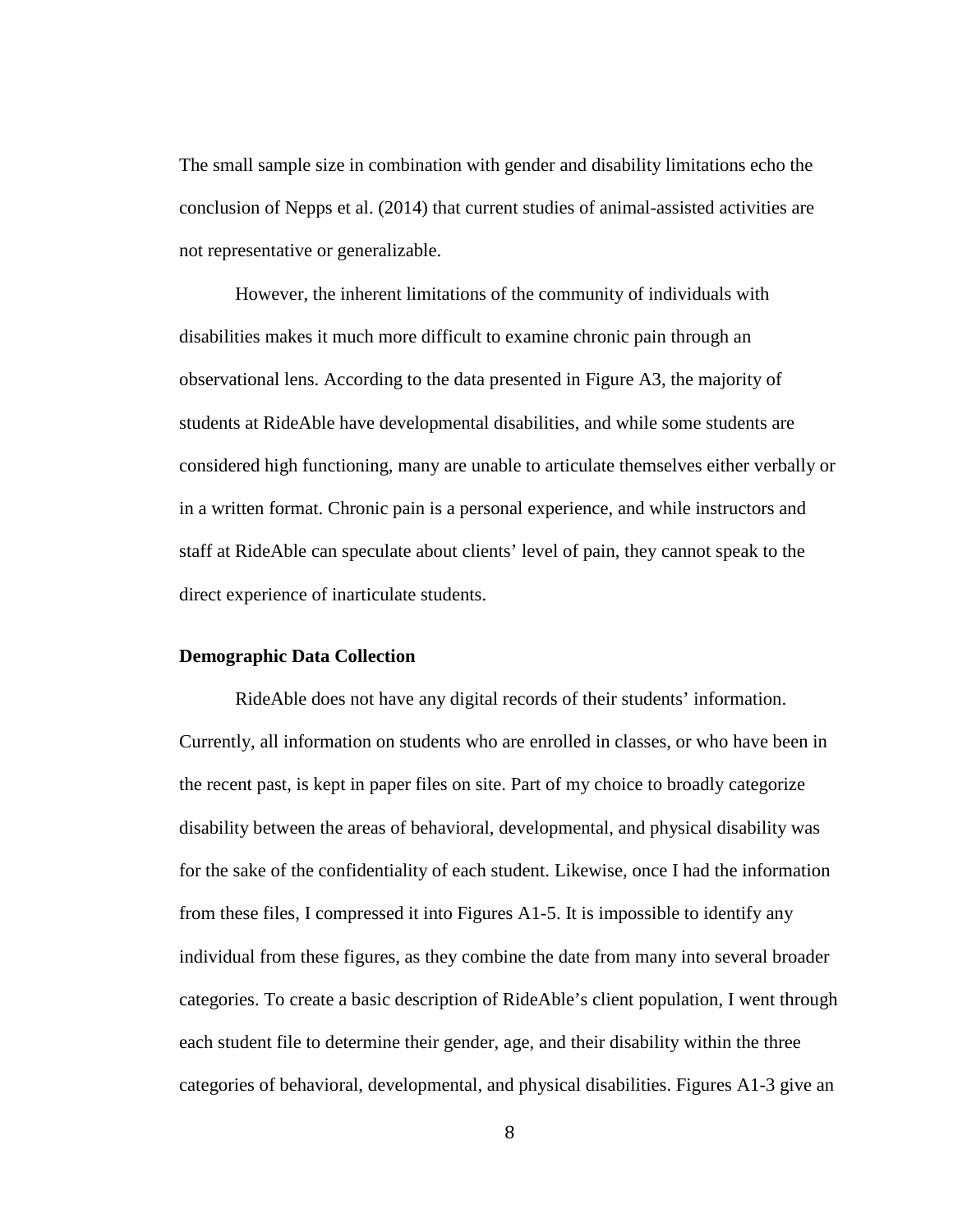overview of these findings. Gender is evenly distributed, and the age groups with the majority of students are between the ages of 10 and 19. Two groups, ages 6 through 9 and ages 40 through 73 are both tied for the second-largest age groups, and they are also the groups with the youngest and oldest students respectively. While I used all available client files to create these first three figures, not all of the files are for current students. Figures A4 and A5 depict the lesson length and frequency of students enrolled in classes for the 2015 spring quarter. Because of their lack of technological resources, RideAble does not have a comprehensive record of when students have taken classes in the past. However, students often take a term off from RideAble and return later in the year. Financial status, transportation issues, and fluctuations in clients' health influence these changes heavily. RideAble holds their records for them, and they keep their scheduling flexible since this population is particularly vulnerable to the above issues. Therefore, it is appropriate to gather gender, age, and disability demographics from the entirety of RideAble's current files, even if not all records are attached to a current student.

#### **Interview Process and Analysis**

While survey data helped create a quantitative context for RideAble's population, I took a qualitative approach to gathering information about the topics of chronic pain and horsemanship classes. Qualitative research lends itself well to RideAble's small client base, the preliminary and exploratory nature of this case study, and the self-reported nature of chronic pain.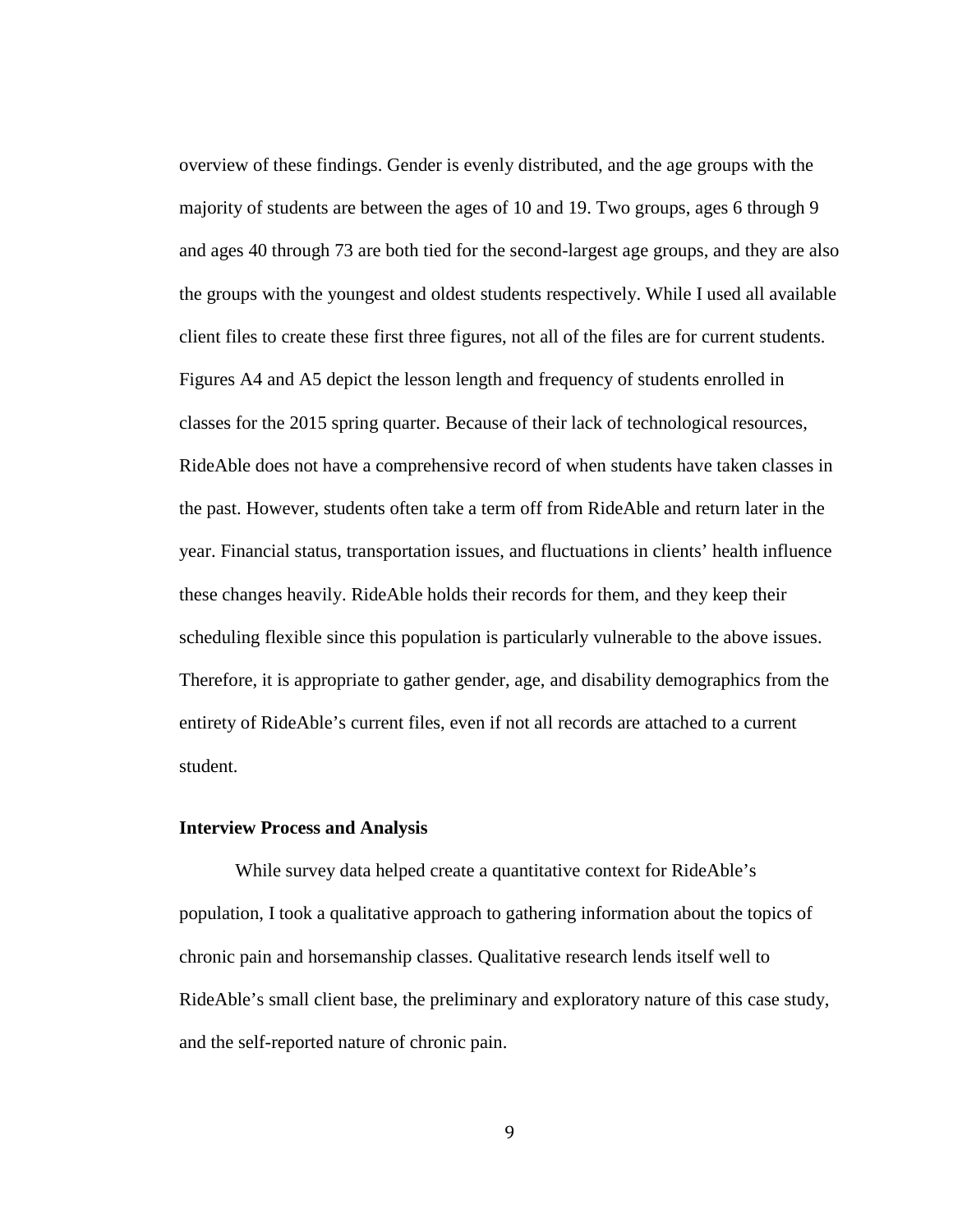Andrea, Leann, Megan, and Dylan were contacted individually and asked to choose a date, time, and setting in which they would be comfortable being interviewed. Three interviews were conducted on site at RideAble, and one interview was conducted at the Eugene Public Library according to the request of each individual.

Figure C shows the consent form that each participant signed to agree to the digital recordings made of their interviews. To maintain a consistent process, I also created an interview protocol (Figures D1-2), which I followed during each interview. While the five "stem" questions served as the major topics of discussion, follow-up probe questions were attached to facilitate further reflection and a deeper sense of the client's perceptions.

In order to be transparent and thorough in the process of interpreting the qualitative aspect of this case study, I created an audit trail of my analysis. The audit trail includes a) my list of codes (See Figure E), b) individual summaries for each participant, and c) a table of cross-case analysis data (See Table F).

The audio from the interviews was recorded using GarageBand on my personal laptop. Each lasted approximately 20 to 30 minutes, and from these recordings, I transcribed the interviews. Using Dedoose, an online qualitative research program, I selected several important concepts to analyze across the four interviews. These codes included "chronic pain," "perceived benefits," and "riding over time." There were also some child codes couched under "chronic pain" and "riding over time" that tracked limitations, outside coping methods for the chronic pain, as well as past, and current riding experiences. My next step was to develop individual summaries, followed by a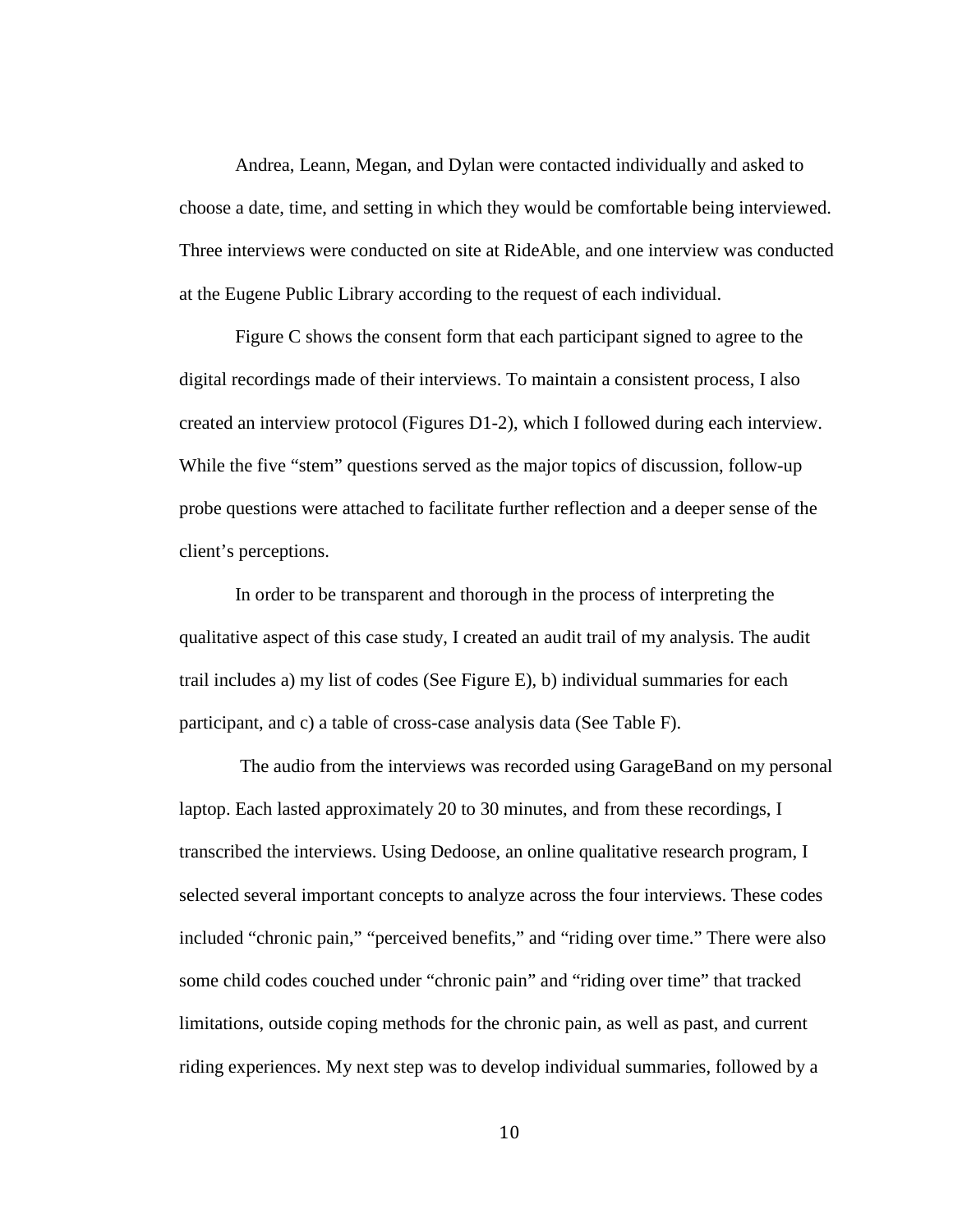cross-case analysis depicted in Table F. During the Cross-Case Analysis process, I sorted through the ideas that came up most often throughout the interviews by each individual, and underlined recurring ideas. These commonalities are presented further in Table 1.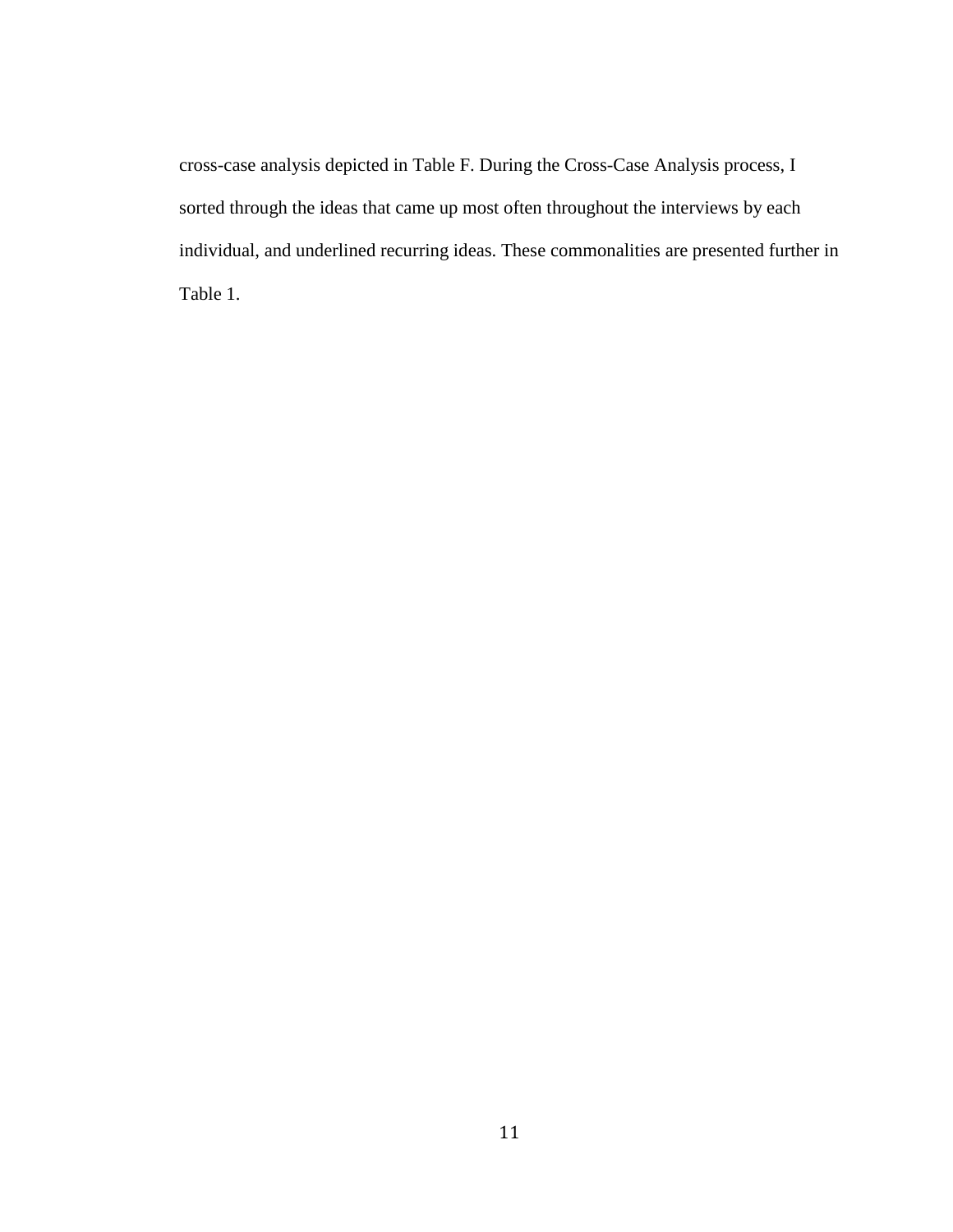### **Results**

#### **Survey Data**

Through RideAble's files on all their students, I was able to gain a better understanding of the community that is accessing its services. Not including the field trips that RideAble hosts regularly in the spring, they had 144 students in their system. Roughly half of these students take lessons currently (Figure A4), with a little under 50% of these students taking hourly classes. Additionally, 69% of all students have a class every week (Figure A6). Three instructors, one of who is also the program director, teach all classes. They are assisted by anywhere from one to six volunteers.

In terms of disabilities, individuals with development disabilities are the majority population, followed by physical disabilities, followed closely by individuals experiencing both developmental and physical issues (Figure A3). In selecting the category in which I placed each individual, I did not put an individual in more than one category unless they had an additional physical diagnosis that could be categorized as a disability on its own. One area of disability that I failed to recognize prior to collecting my survey data was the realm of psychological disability. One individual is listed under the category "behav/other" in Figure A1. This person was diagnosed with Post Traumatic Stress Disorder as well as depression. After discussing where they might fall within my three broad groupings with an advisor, I realized that it would have been more accurate to add the category of psychological disability as well. Although I was unable to correct this in my own study, I would suggest that any future investigation into RideAble's population include this group.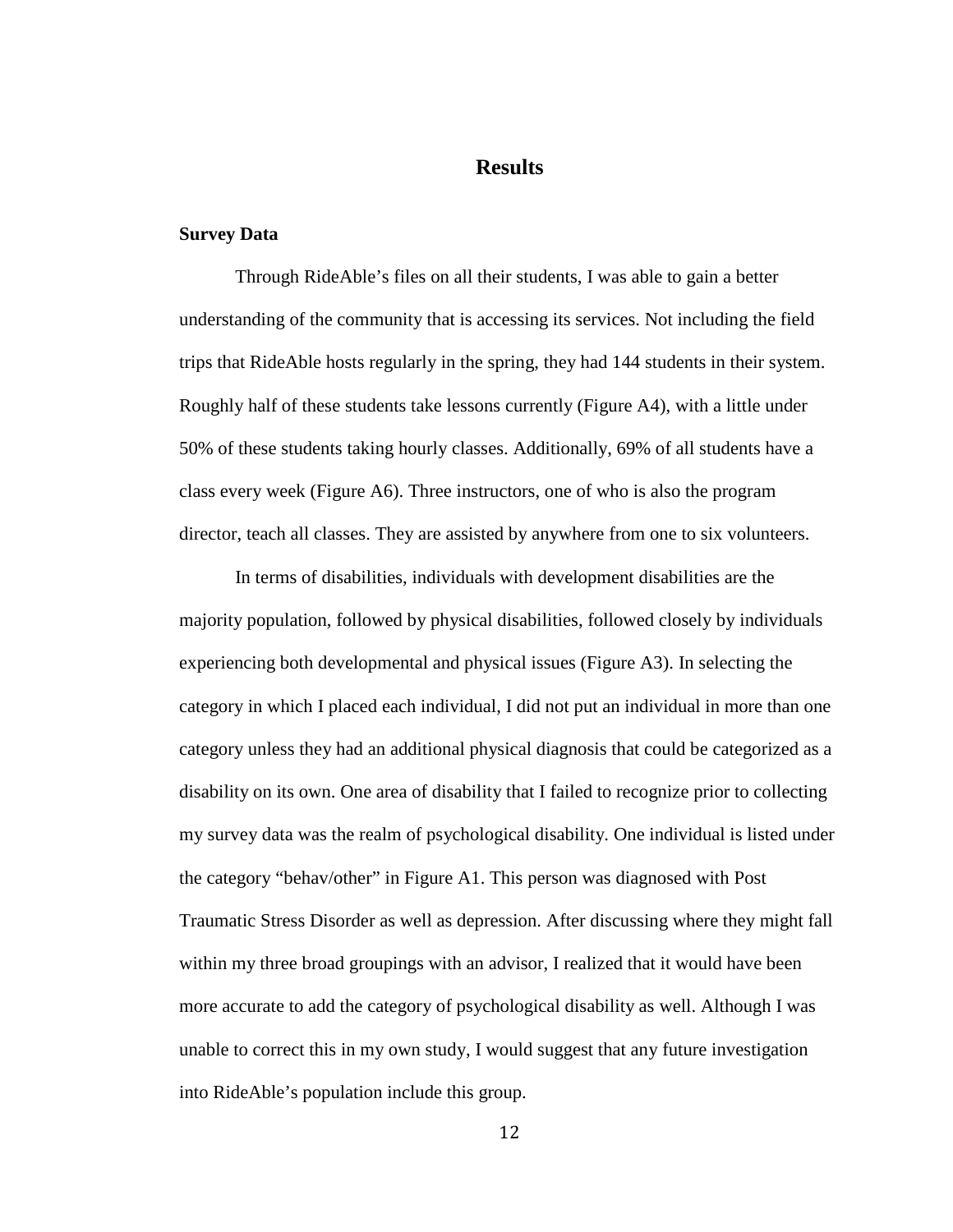# **Interview Themes**

The four consistencies that were shared by at least three participants were their experiences of decreased pain during and after their ride, as well the improvement they felt in their posture and balance, and their tendency to "opt out" of leisure and household activities in the face of severe chronic pain. While the decrease in pain was consistent with my hypothesis, the improved balance was a benefit that I, as an individual who has not experienced chronic pain, did not expect to see across multiple participants.

| <b>Themes</b>            | Quote     |                                                                |
|--------------------------|-----------|----------------------------------------------------------------|
| Decreased pain during    |           | "You know, most of the time, by the time I've reached          |
| ride                     |           | midway through the lesson, my pain decreases." –               |
|                          |           | Leann                                                          |
|                          |           | "You know, I forget all about it. I forget about it. It's just |
|                          |           | not there  while I'm here, no pain." $-$ <b>Dylan</b>          |
|                          |           | "It is very helpful. It's like bliss." - <b>Andrea</b>         |
|                          | $\bullet$ | "It was just like heaven." - <b>Andrea</b>                     |
| Decreased pain post-ride | $\bullet$ | "I usually get at least two, three, sometimes if it's a        |
|                          |           | really good, like solid ride, sometimes I'll get even a        |
|                          |           | fourth day" $-$ Megan                                          |
|                          | $\bullet$ | "I'm usually good until a day or two before the next           |
|                          |           | $lesson.$ " – Leann                                            |
|                          |           | "Sore, but you know, a lot better than I was." – <b>Andrea</b> |
| Improved                 | $\bullet$ | "You know, it seems like my balance is better. Just when       |
| posture/balance          |           | I'm walking." $-$ Dylan                                        |
|                          | $\bullet$ | "I'm able to sit better and straighter and all that." -        |
|                          |           | <b>Megan</b>                                                   |
|                          | $\bullet$ | "But Bleu's pretty good and she really wants my posture        |
|                          |           | to be good She's giving instantaneous feedback,                |
|                          |           | which is good!" $-$ <b>Andrea</b>                              |
|                          |           | "My spine started getting back into alignment." –              |
|                          |           | Andrea                                                         |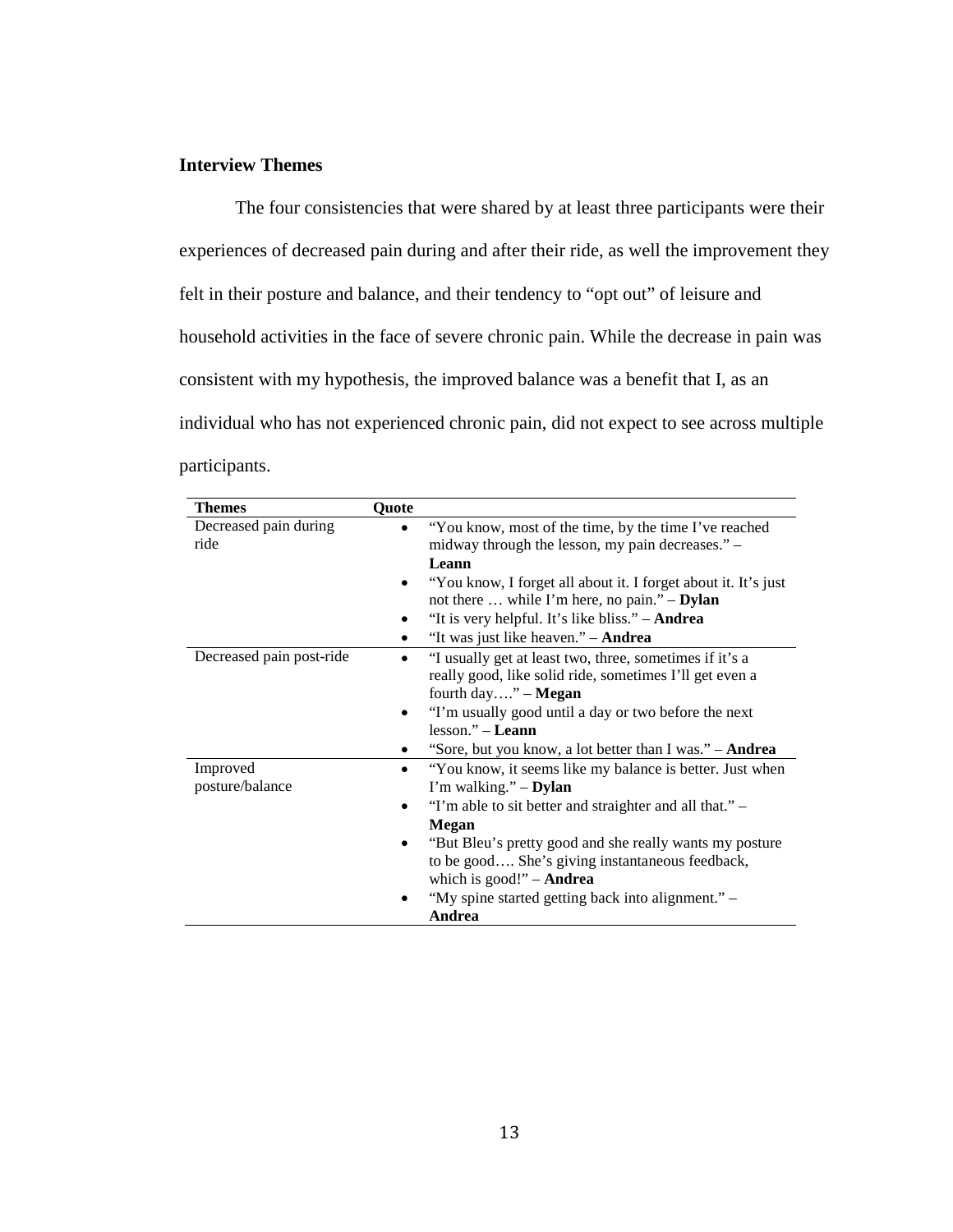| Prone to opt out of other<br>$\bullet$ | "Oh yeah, I will completely opt out. Like to the point of, |
|----------------------------------------|------------------------------------------------------------|
| activities                             | it's bad enough that I'm not even getting dressed.         |
|                                        | There's no getting dressed. There is melding with the      |
|                                        | furniture." $-$ <b>Megan</b>                               |
| $\bullet$                              | "If I have a long day, I'm just done. I can't push through |
|                                        | it When it's bad, I tend to opt out, and just you know,    |
|                                        | stay at home, because I don't have the energy. And, or I   |
|                                        | won't go for as long. Or I won't have a good time          |
|                                        | because I'll tweak my neck out and then I'll won't have    |
|                                        | anymore fun." – Leann                                      |
| $\bullet$                              | "Can't work. I can't stand." – <b>Dylan</b>                |

Table 1. Interview Themes

Megan, Leann, and Dennis explicitly shared that in the wake of chronic pain, they were often debilitated to the point of needing to rest. However, all four participants shared a common feeling that, as Megan put it, "I don't skip. I don't skip, and I hate off weeks," since a break from their riding routine left a space in their schedule in which they were not able to decrease their pain (personal communication, April 20, 2015). Not only did they express a feeling of displeasure at having to miss a week of riding, but it appears that although they feel they have to skip activities in their lives consistently because of pain, they feel an opposing need to be consistent in attending classes on a weekly basis.

#### **Therapeutic Qualities of RideAble**

RideAble is a member of the Certified Horsemanship Association (CHA), which is a national organization with trainings, certifications, and standards regarding horsemanship education. This is the only certification RideAble possesses. What they teach is not regarded as Equine Therapy, which is an alternative area of practice that has been, and continues to be, researched in the context of therapy. However, RideAble clients often struggle to have these lessons paid for by health insurance companies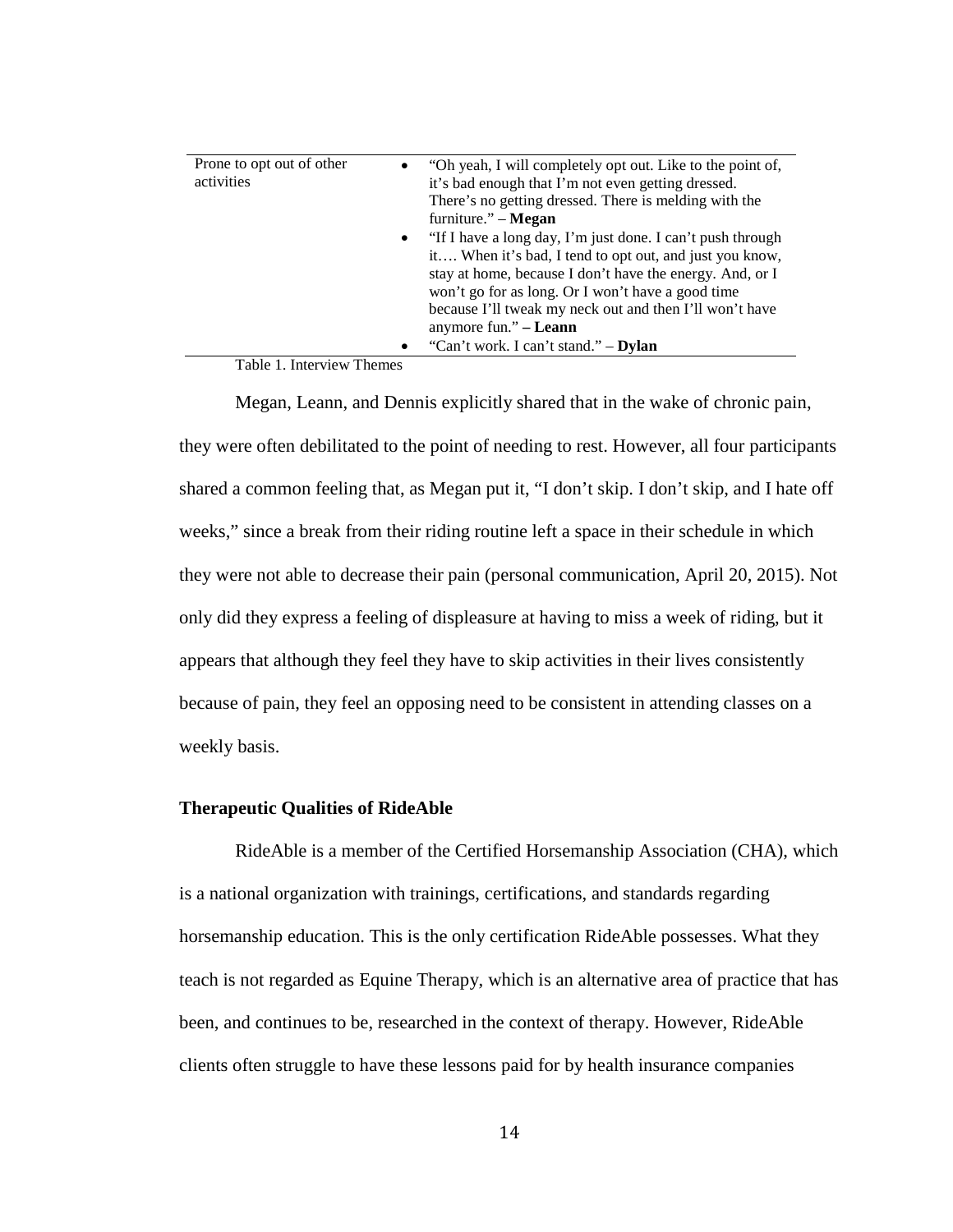because they cannot prove that the services they are receiving are genuinely a form of therapy for them.

#### **Potential Themes** Quote

The evidence of this preliminary study suggests that from the perspective of RideAble students with physical disabilities, this is a therapeutic activity. It increases their general wellbeing, while providing them social and recreational activity. They consider it a treatment for their chronic pain. Although the exact reason for their decreased pain and motivation to consistently attend classes is not entirely clear, they feel that what they are doing benefits their life inside and outside of RideAble.

Several themes stood out that were not held by all participants, but were supported by two of the four interviewed. Andrea and Megan both shared their feeling that their time at RideAble reduced or eliminated their need to medicate their chronic pain. They also spoke to the physical benefits associated with the mechanics of riding. While Andrea and Megan could both be characterized as having physical disabilities, their actual diagnoses were not parallel at all. Andrea in particular had shoulder, hip, and back pain that were unrelated to her physical disability, but were a strong influence for her to go to RideAble. Megan, however, was in constant, full-body pain as a direct result of her disability. Although they fall under the same category of disability, and although the reported similar benefits in their riding, they represent two ends of the physical disability spectrum.

15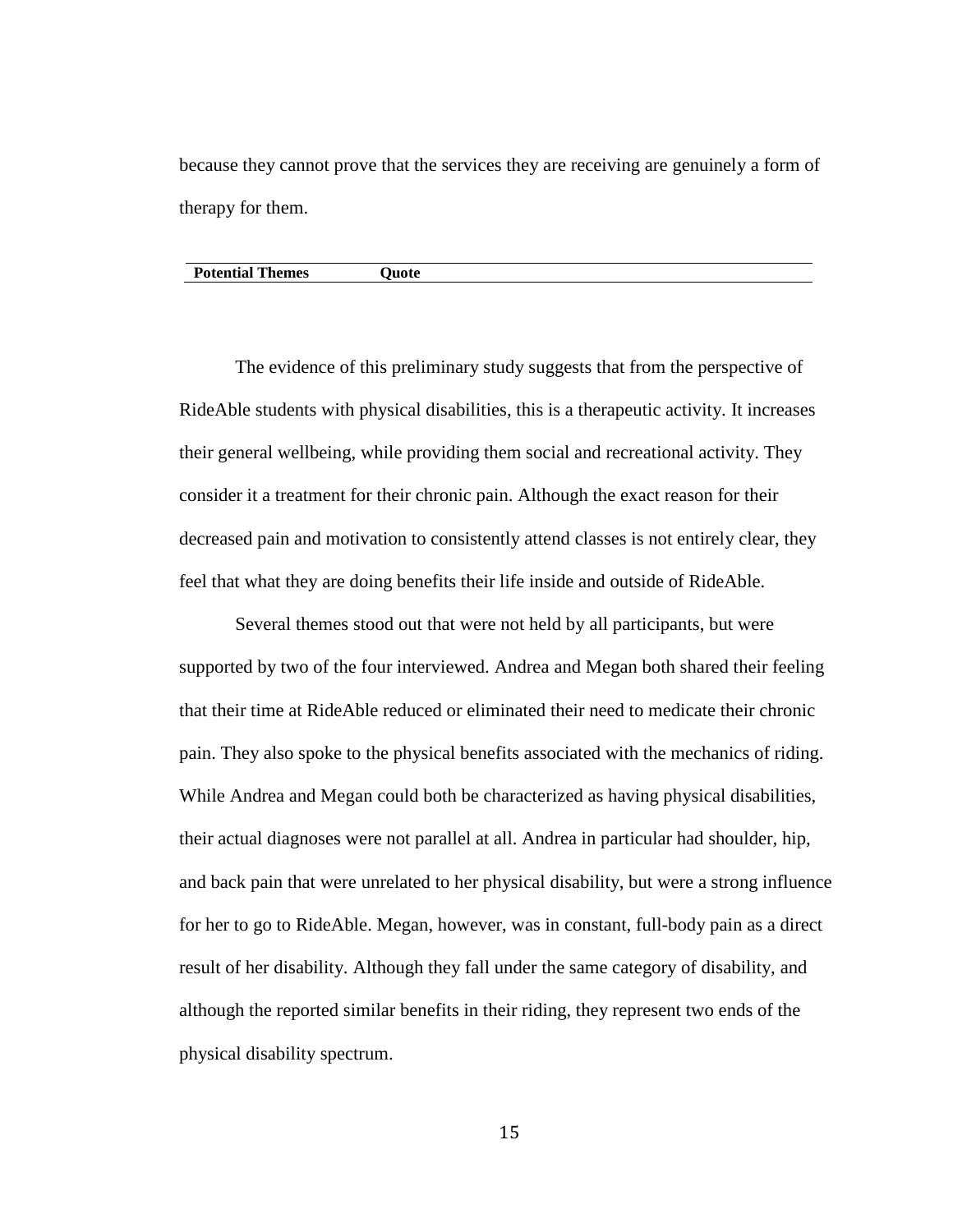| Alternative to medication            | "I'm not on any meds anymore. And they all dropped off<br>by the end of the third month. They were completely gone.<br>Now I can, I'll take aspirin a couple of times a week, but I<br>$\gamma$ don't even keep the prescription for the muscle relaxer." $-$<br>Megan<br>• "If you take too many pills, you don't feel I don't like<br>it. I'd rather have less." $-$ Andrea |
|--------------------------------------|-------------------------------------------------------------------------------------------------------------------------------------------------------------------------------------------------------------------------------------------------------------------------------------------------------------------------------------------------------------------------------|
| Increased core strength<br>$\bullet$ | "I think one of the things that really helped my chronic<br>pain, since most of my chronic pain is core centered, is all<br>the work that you have to do in riding centered around<br>core strength." $-$ <b>Megan</b>                                                                                                                                                        |
| Increased flexibility                | "Kind of the tightness, you know it's a tightness thing<br>unstiffening the muscles." $-$ <b>Andrea</b><br>"I use some of the muscles that are in a chronic pull, like<br>in my inner thighs and my adductors, are looser." - Megan                                                                                                                                           |
| Table 2. Potential Themes            |                                                                                                                                                                                                                                                                                                                                                                               |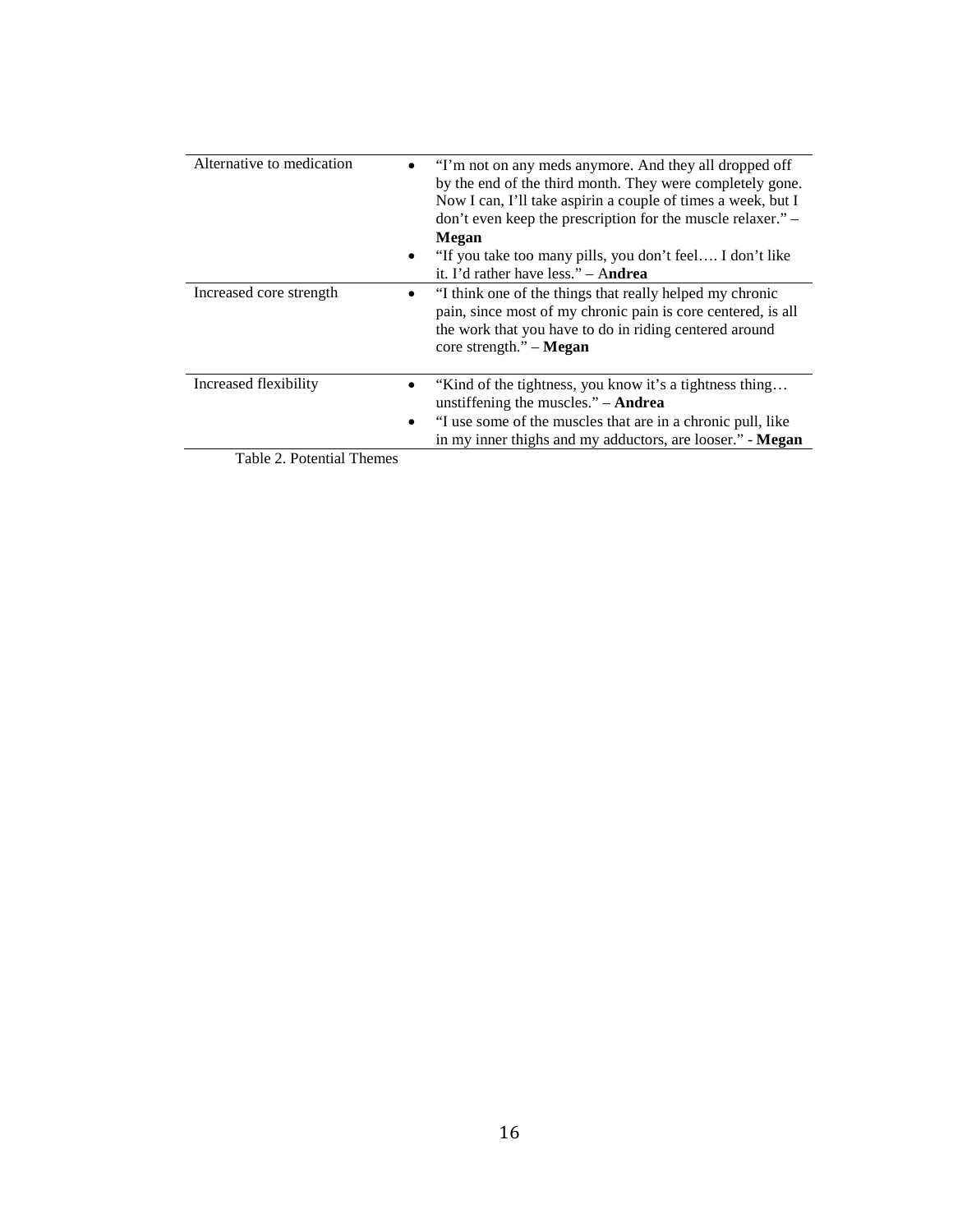# **Limitations of This Study**

#### **Population Communication Ability**

The ability to communicate chronic pain was a necessity for me in this case study. Time limits, and my own inexperience in carrying out a study, made it unethical for me to even attempt to interpret the perspective of less-communicative RideAble participants. The participants that were most available and able to communicate their chronic pain turned out to be only those within the category of physical disability. This was not a conscious choice, but it speaks to the prevalent challenge in being able to interpret and treat chronic pain individuals without the ability to explicitly state where and how they are feeling pain.

#### **Personal Agency Relationships**

I have been an intern at RideAble for over a year, and as such have built a rapport with many of the students. I had met and talked with all of my participants, including those who were not interviewed, before I planned this study. That rapport facilitated these interviews to an extent. However, there is a possibility that some participants expressed certain viewpoints through the lens of what they knew would be more socially desirable. While I did what I could to make all questions as open-ended as possible, my relationship with each participant previous to this study could certainly be a barrier to more accurate findings.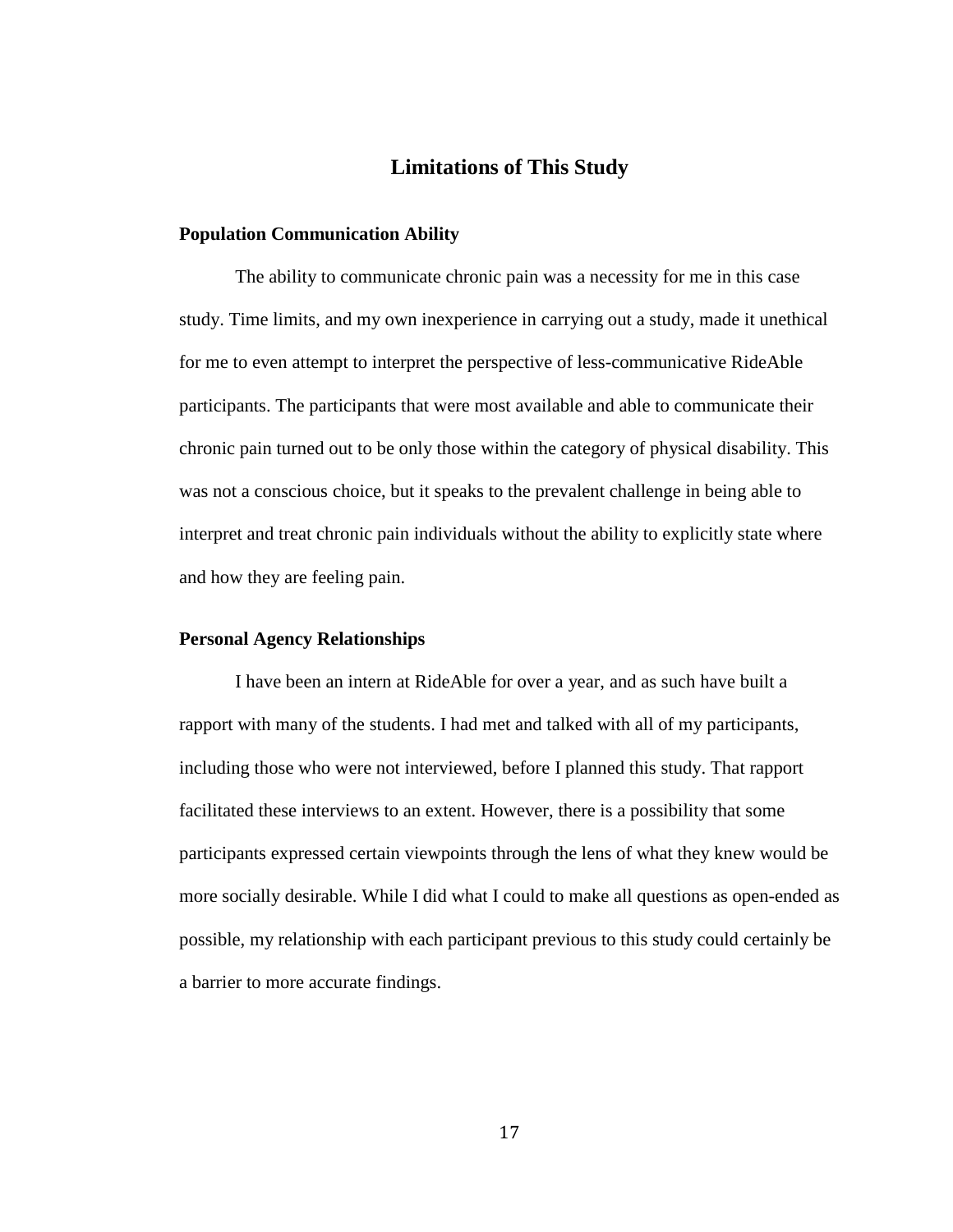#### **Project Shifts and Inexperience**

This case study was not my initial thesis topic. In discovering that I could carry out this study rather than hosting focus groups, I decided to change my direction on the basis that the benefit to RideAble would be more substantial. The arc of my schedule changed with my focus. Additionally, my inexperience played a role in some of the basic mistakes I made in acquiring and recording my data. The small sample size in this case study is largely due to the lack of time that I had in the wake of shifting focus. With several more weeks, or even a term, I would have been able to carry out at least twice as many interviews while delving more deeply into qualitative study methods. In the absence of a fuller understanding of this kind of research, I relied heavily on the guidance of advisors. With more input from clients and a more comprehensive process, my final product would be more generalizable, and contribute more toward future study.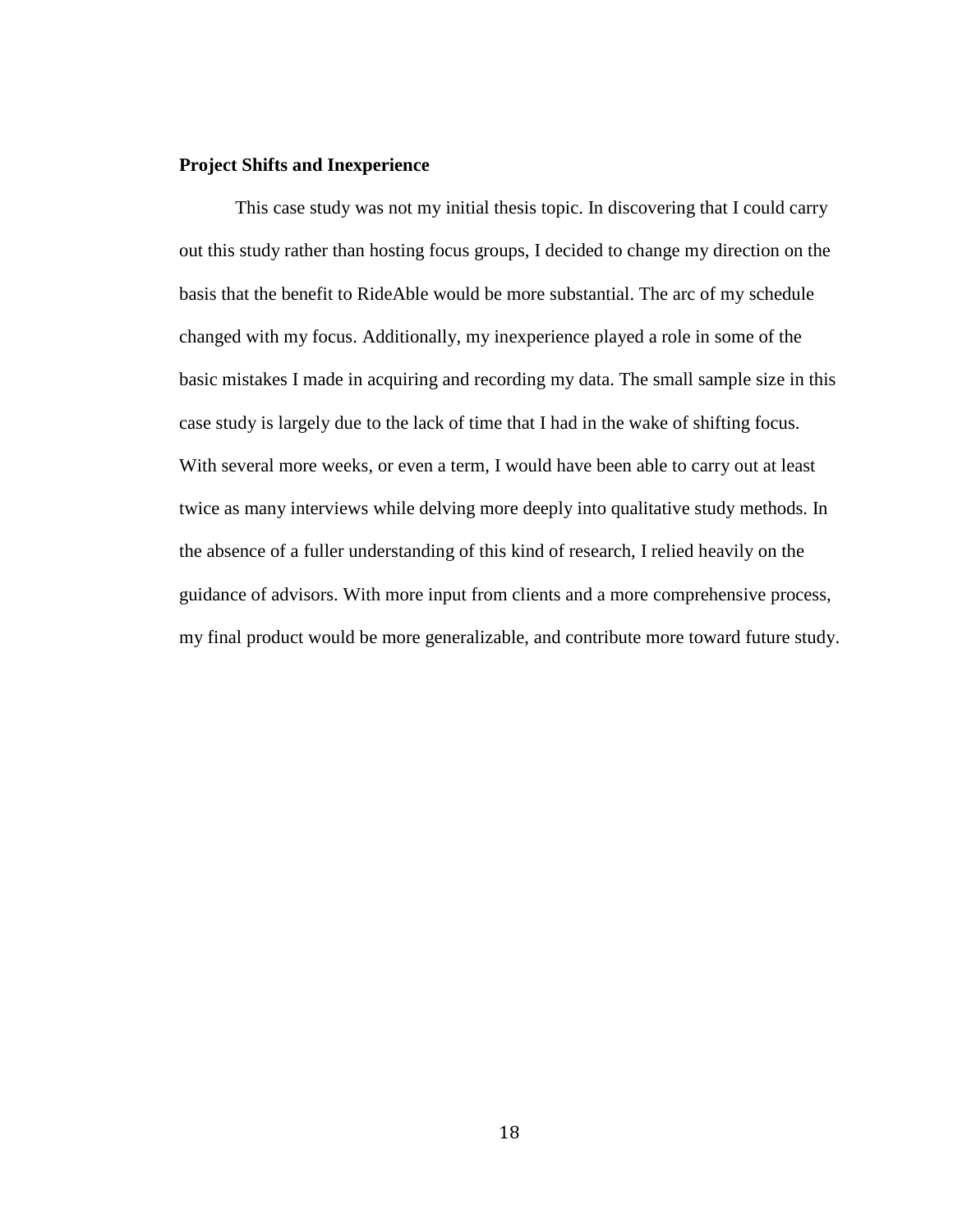# **Future Use**

#### **Program Evaluation**

As a form of program evaluation, RideAble staff could easily repeat the basic structure of this case study. Currently, RideAble has been vetted as an organization through positive anecdotal evidence. More empirical evidence, and consistent evaluation of their program, would likely increase their status as a therapeutic program. Additionally, future evaluations through observational and third-person reports would be helpful in gauging benefits for non-communicative clients.

#### **Further Research**

This case study utilized a small sample to gain a footing for future studies into chronic pain and equine-assisted activities. The results of this case study corroborate some of the findings in Tseng, Chen, and Tam's (2013) overview of Hippotherapy for children with cerebral palsy, particularly in the common characteristic of increased flexibility in clients. However, I could not locate any articles linking animals with individuals reducing or tapering off their use of pain medications. Both the individuals in this case study that mentioned decreasing their use of pain medication perceived this reduction as a benefit. Both articulated their dislike of using pain medications despite how necessary these prescriptions were in the most intense experiences of their chronic pain.

In these themes, there is a potential for horseback riding to be both therapeutic and an alternative to pain medication. Research into the mechanics of this activity, in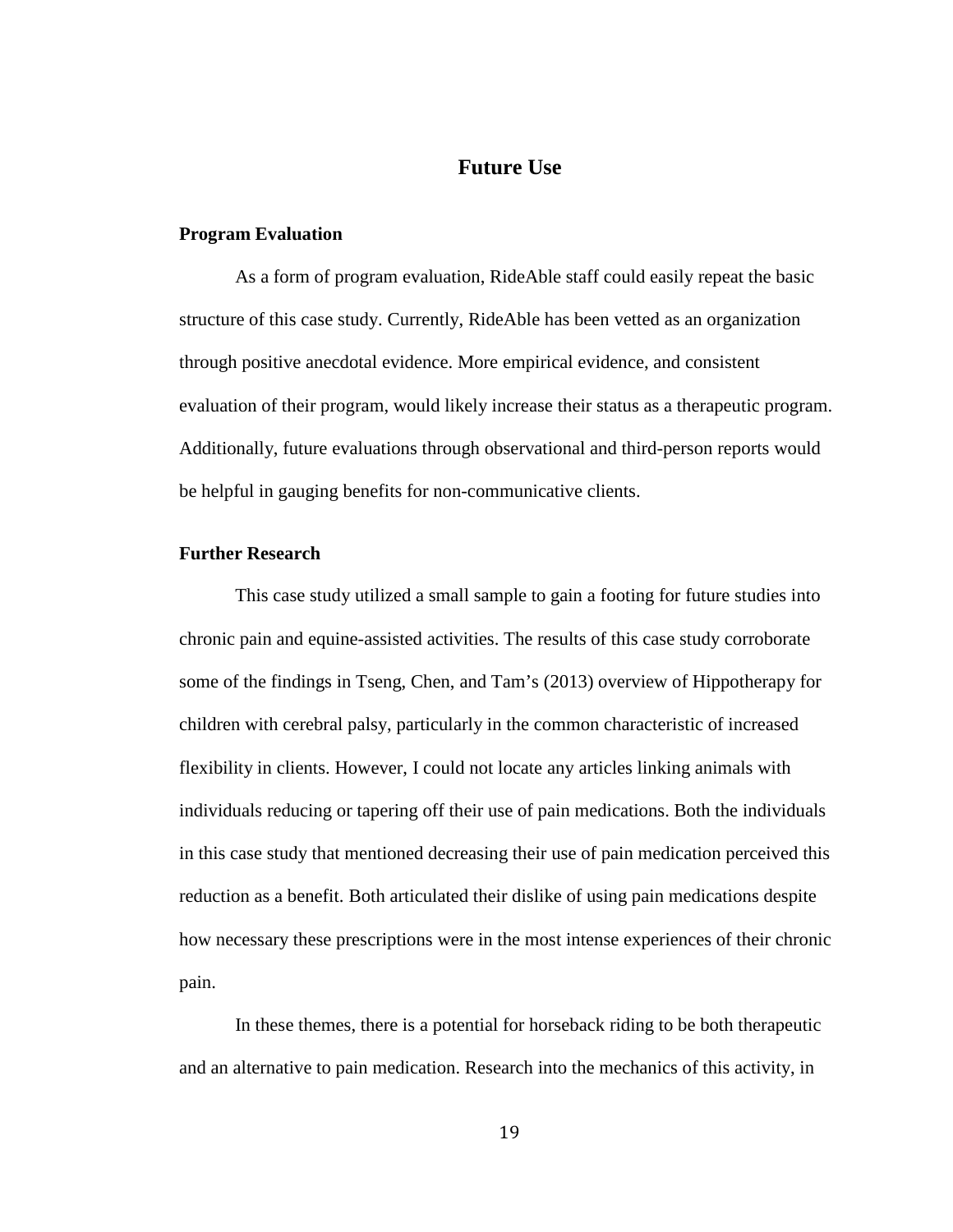combination with the emotional and social benefits it might have, should be a future area of inquiry. Also, while many areas of this particular study need improvement and fine tuning, just a longitudinal approach with pre and post tests would vastly improve its design. To gain a greater understanding of participants' pain, it would be a valuable step to administer a scale before and after each class for a period of several lessons.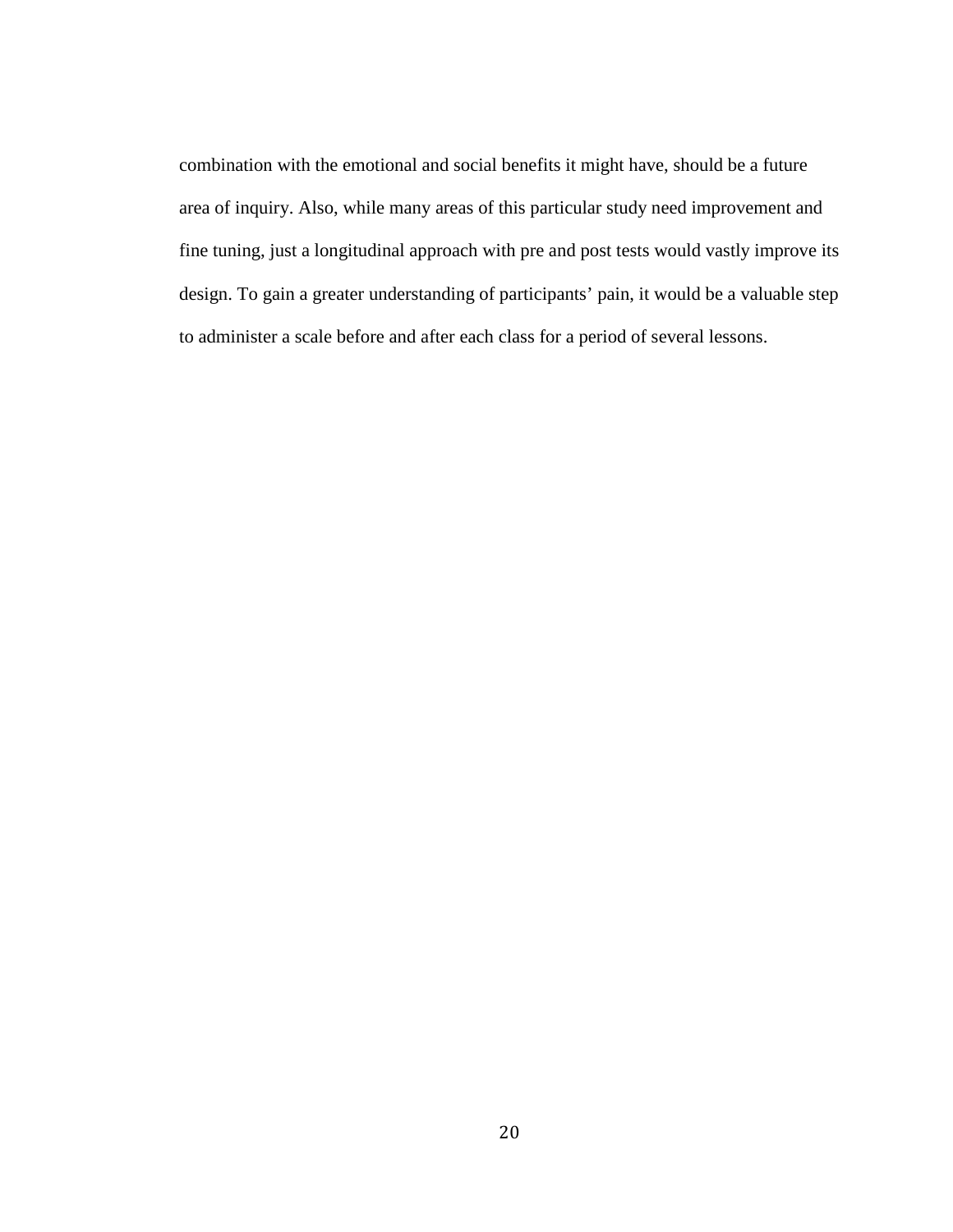73 71 Female Male 0 10 20 30 40 50 60 70 80

**Appendix A: Demographics Data for RideAble Clients**

Figure A1. RideAble Participant Gender Distribution



Figure A2. RideAble Participant Age Distribution



Figure A3. RideAble Participant Disability Distribution

 $Note.$  Behav = Behavioral,  $Dev = Developmental$ ,  $Phys = Physical$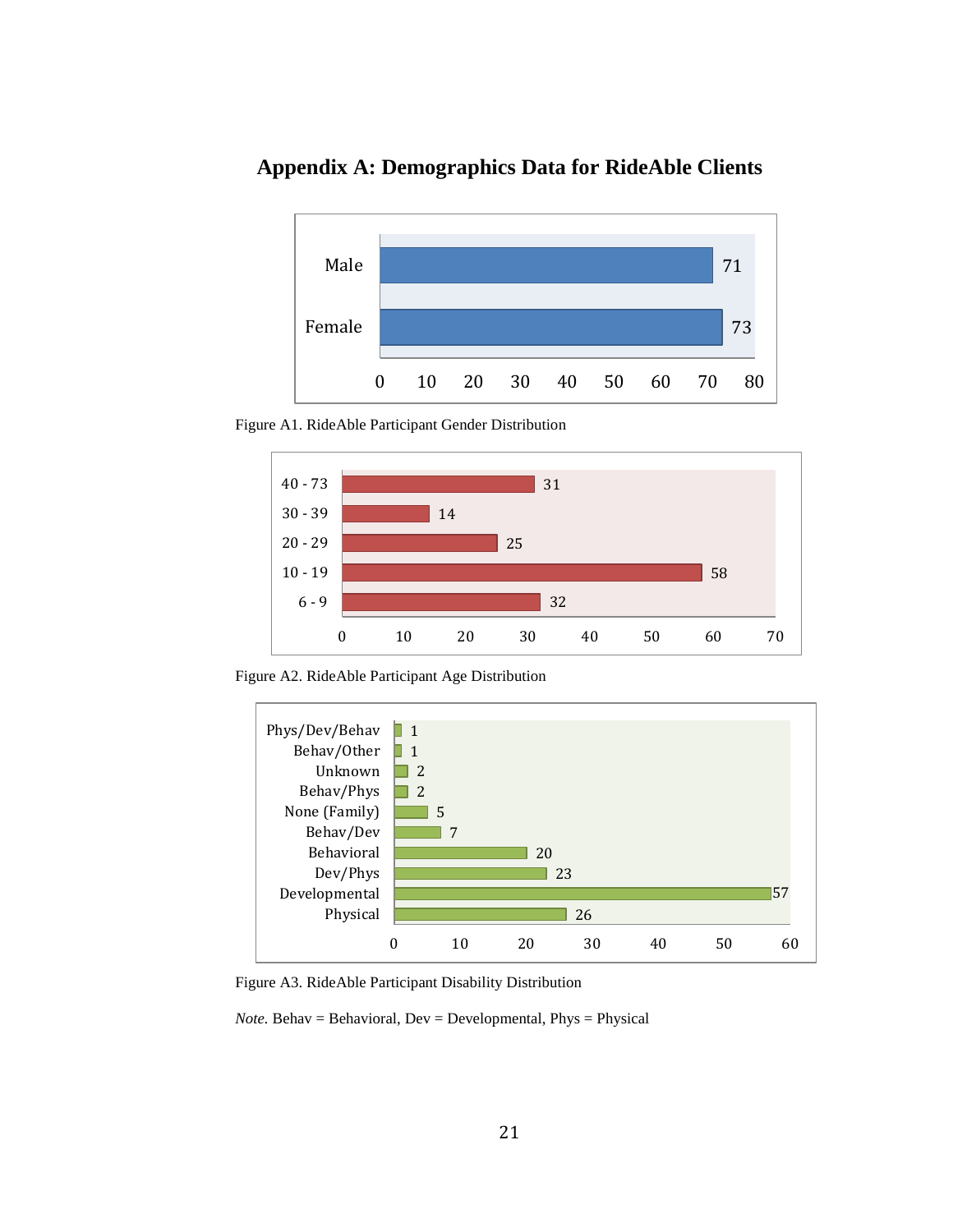

Figure A4. Lesson Length for Current Students.



Figure A5. Lesson Frequency for Current Students.

*Note.* Schedules are created for a weekly, bi-monthly, or monthly rotation for each student according to the weeks in the month. In the case of a fifth week, students are invited for either a make-up lesson, or an additional lesson for the month.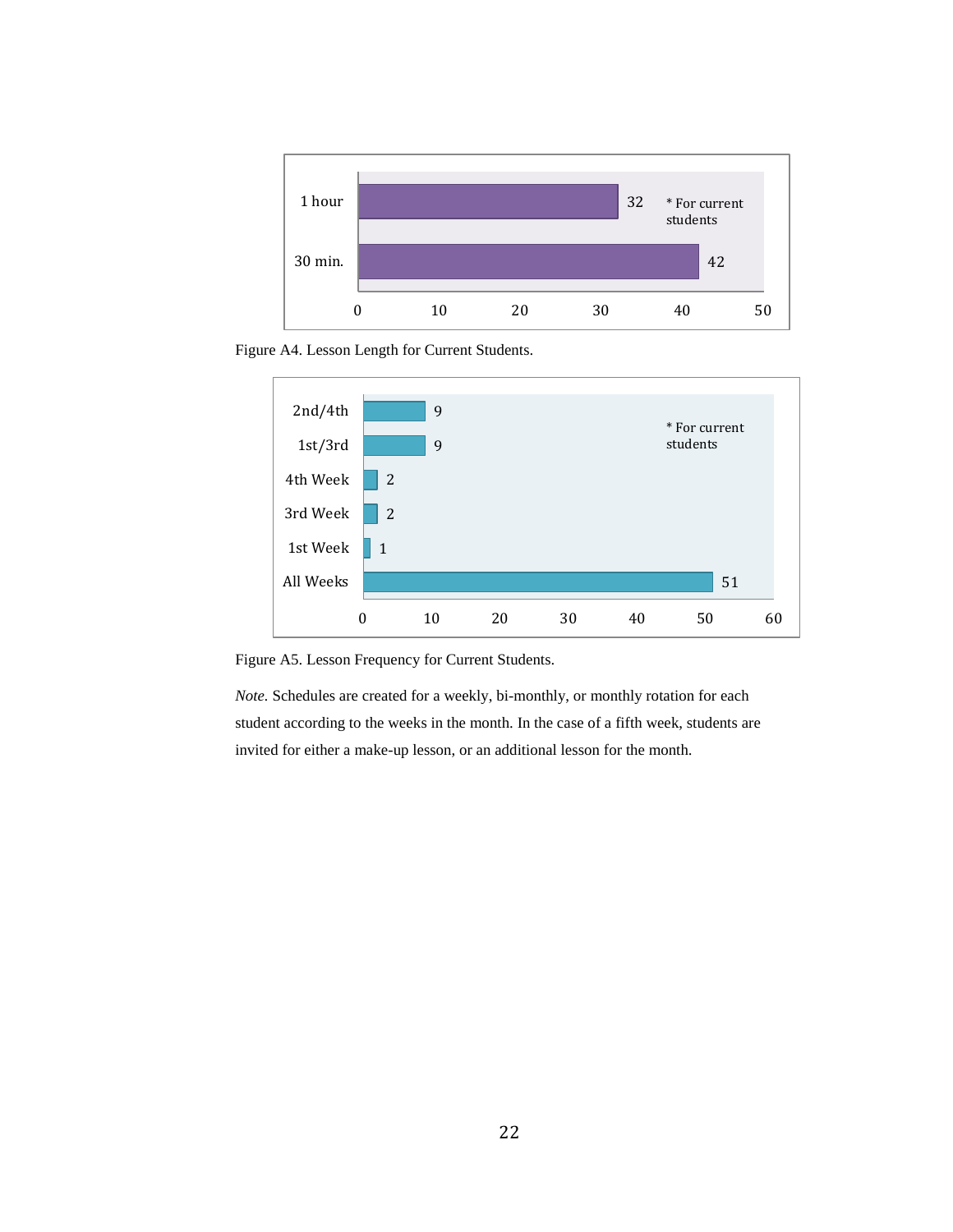# **Appendix B: Individual Summaries**

| 55<br>Age<br><b>Length of RideAble Participation</b><br>3 years<br><b>Lesson Frequency</b><br>weekly<br><b>Lesson Length</b><br>1 hour<br><b>Disability</b><br>physical<br><b>Chronic Pain:</b><br><b>Site</b><br>right shoulder<br>hips<br>back<br>55 years (lifelong)<br><b>Duration</b><br>6 years<br>4 years<br>10 lb lifting limit, does<br>squatting, kneeling<br>sitting for long<br>not work, limited<br>periods of time<br><b>Limitation</b><br>range of motion,<br>$\overline{\phantom{1}}$<br>$\overline{\mathfrak{a}}$<br>hot tub, infrared sauna,<br>$\epsilon\epsilon$<br><b>Outside Coping Methods</b><br>TENS unit, icing,<br>medication, swimming<br>RideAble:<br><b>Pre-RideAble Experience</b><br>rode English style as a preteen<br>clear expectations and communication, sore after ride<br><b>First RideAble Experience</b><br><b>Current Challenges</b> |                                                                     |
|--------------------------------------------------------------------------------------------------------------------------------------------------------------------------------------------------------------------------------------------------------------------------------------------------------------------------------------------------------------------------------------------------------------------------------------------------------------------------------------------------------------------------------------------------------------------------------------------------------------------------------------------------------------------------------------------------------------------------------------------------------------------------------------------------------------------------------------------------------------------------------|---------------------------------------------------------------------|
|                                                                                                                                                                                                                                                                                                                                                                                                                                                                                                                                                                                                                                                                                                                                                                                                                                                                                |                                                                     |
|                                                                                                                                                                                                                                                                                                                                                                                                                                                                                                                                                                                                                                                                                                                                                                                                                                                                                |                                                                     |
|                                                                                                                                                                                                                                                                                                                                                                                                                                                                                                                                                                                                                                                                                                                                                                                                                                                                                |                                                                     |
|                                                                                                                                                                                                                                                                                                                                                                                                                                                                                                                                                                                                                                                                                                                                                                                                                                                                                |                                                                     |
|                                                                                                                                                                                                                                                                                                                                                                                                                                                                                                                                                                                                                                                                                                                                                                                                                                                                                |                                                                     |
|                                                                                                                                                                                                                                                                                                                                                                                                                                                                                                                                                                                                                                                                                                                                                                                                                                                                                |                                                                     |
|                                                                                                                                                                                                                                                                                                                                                                                                                                                                                                                                                                                                                                                                                                                                                                                                                                                                                |                                                                     |
|                                                                                                                                                                                                                                                                                                                                                                                                                                                                                                                                                                                                                                                                                                                                                                                                                                                                                |                                                                     |
|                                                                                                                                                                                                                                                                                                                                                                                                                                                                                                                                                                                                                                                                                                                                                                                                                                                                                |                                                                     |
|                                                                                                                                                                                                                                                                                                                                                                                                                                                                                                                                                                                                                                                                                                                                                                                                                                                                                |                                                                     |
|                                                                                                                                                                                                                                                                                                                                                                                                                                                                                                                                                                                                                                                                                                                                                                                                                                                                                |                                                                     |
|                                                                                                                                                                                                                                                                                                                                                                                                                                                                                                                                                                                                                                                                                                                                                                                                                                                                                |                                                                     |
|                                                                                                                                                                                                                                                                                                                                                                                                                                                                                                                                                                                                                                                                                                                                                                                                                                                                                |                                                                     |
|                                                                                                                                                                                                                                                                                                                                                                                                                                                                                                                                                                                                                                                                                                                                                                                                                                                                                | weakness in right shoulder, lack of stamina, inconsistent lessons   |
| <b>Perceived Benefits</b><br>post ride, increased flexibility, exercise, deeper sleep                                                                                                                                                                                                                                                                                                                                                                                                                                                                                                                                                                                                                                                                                                                                                                                          | back alignment, posture, decreased pain during ride, decreased pain |
| ability to go on 3-hour trail ride<br><b>Student Goals</b>                                                                                                                                                                                                                                                                                                                                                                                                                                                                                                                                                                                                                                                                                                                                                                                                                     |                                                                     |
|                                                                                                                                                                                                                                                                                                                                                                                                                                                                                                                                                                                                                                                                                                                                                                                                                                                                                |                                                                     |

Figure B1. Andrea's Individual Summary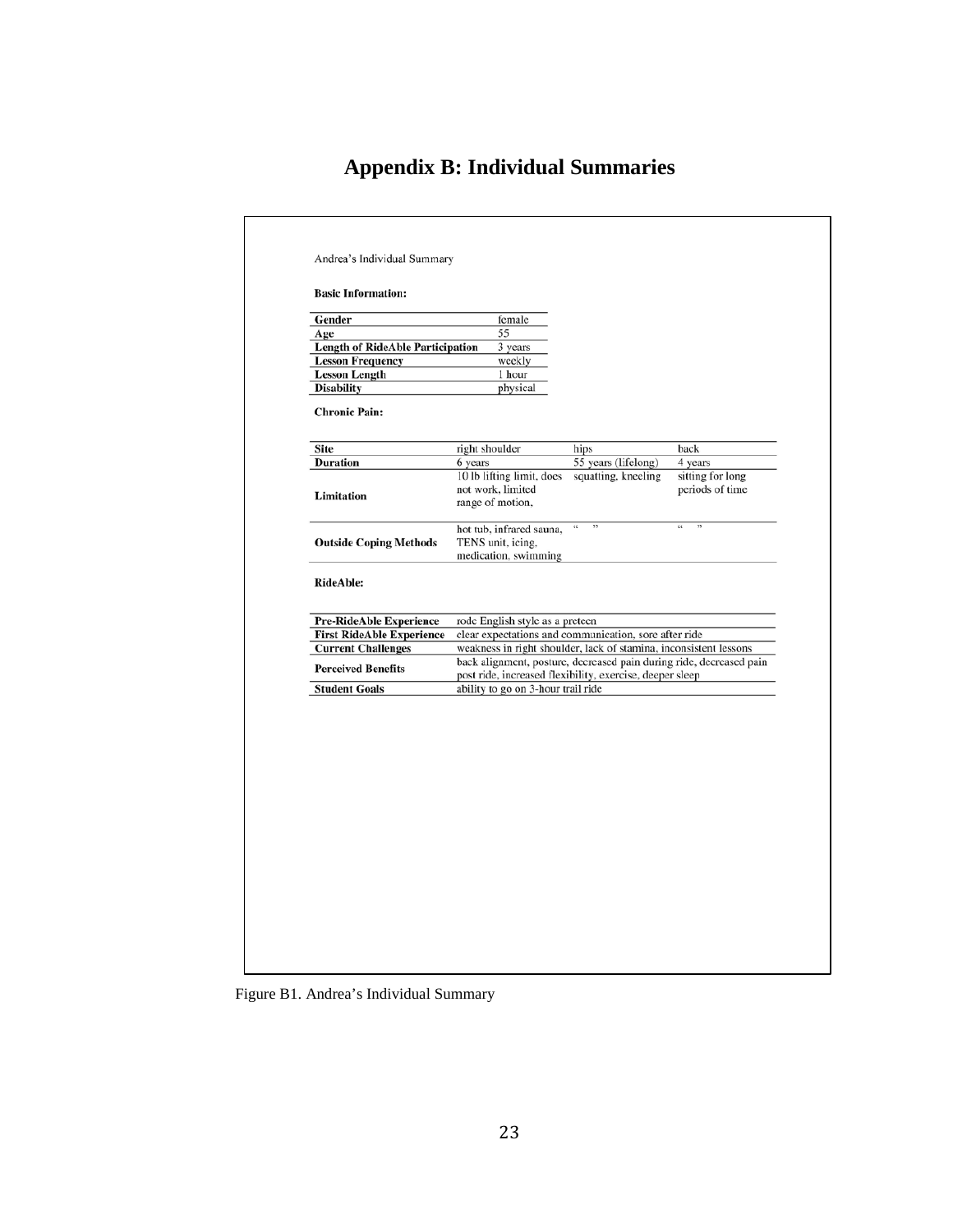| 66<br><b>Length of RideAble Participation</b><br>2 months<br>weekly<br>1 hour<br>physical<br>legs<br>4 years<br>standing, walking,<br>working, opt out of<br>activities<br>unknown<br>unknown<br>went smoothly, felt proud afterwards<br>unknown<br>decreased pain during ride, decreased pain post ride, improved<br>balance<br>unknown | left Arm<br>$\epsilon$ | $\epsilon\epsilon$ | lower back<br>standing |
|------------------------------------------------------------------------------------------------------------------------------------------------------------------------------------------------------------------------------------------------------------------------------------------------------------------------------------------|------------------------|--------------------|------------------------|
|                                                                                                                                                                                                                                                                                                                                          |                        |                    |                        |
|                                                                                                                                                                                                                                                                                                                                          |                        |                    |                        |
|                                                                                                                                                                                                                                                                                                                                          |                        |                    |                        |
|                                                                                                                                                                                                                                                                                                                                          |                        |                    |                        |
|                                                                                                                                                                                                                                                                                                                                          |                        |                    |                        |
|                                                                                                                                                                                                                                                                                                                                          |                        |                    |                        |
|                                                                                                                                                                                                                                                                                                                                          |                        |                    |                        |
|                                                                                                                                                                                                                                                                                                                                          |                        |                    |                        |
|                                                                                                                                                                                                                                                                                                                                          |                        |                    |                        |
|                                                                                                                                                                                                                                                                                                                                          |                        |                    |                        |
|                                                                                                                                                                                                                                                                                                                                          |                        |                    |                        |
|                                                                                                                                                                                                                                                                                                                                          |                        |                    |                        |
|                                                                                                                                                                                                                                                                                                                                          |                        |                    |                        |
|                                                                                                                                                                                                                                                                                                                                          |                        |                    |                        |
|                                                                                                                                                                                                                                                                                                                                          |                        |                    |                        |

Figure B2. Dylan's Individual Summary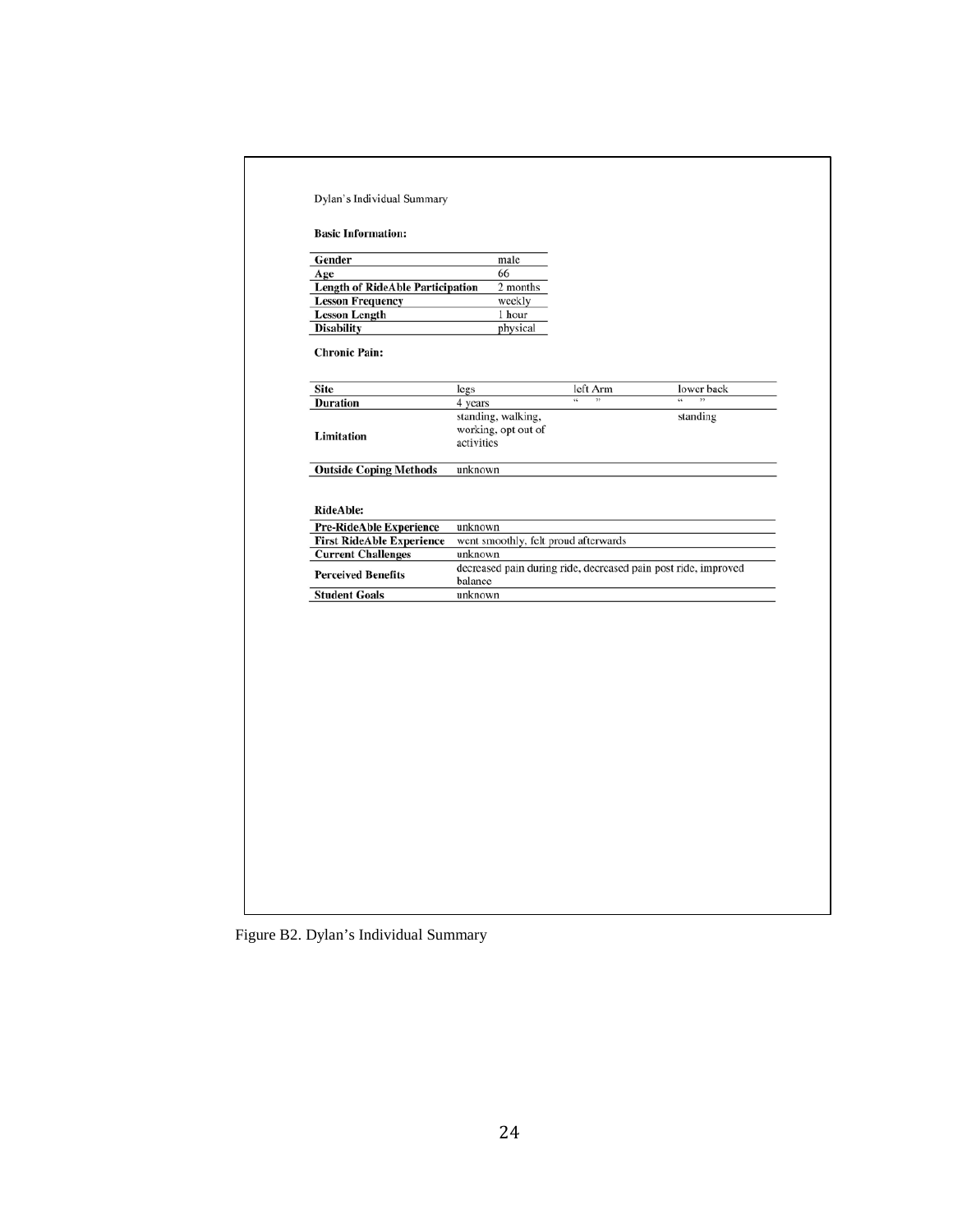| Age<br><b>Length of RideAble Participation</b><br><b>Lesson Frequency</b><br><b>Lesson Length</b><br><b>Disability</b><br><b>Chronic Pain:</b><br><b>Site</b><br><b>Duration</b><br><b>Limitation</b><br><b>Outside Coping Methods</b><br>RideAble:<br><b>Pre-RideAble Experience</b><br>grew up riding | 27<br>3 years<br>weekly<br>1 hour<br>physical<br>eyes<br>27 years (lifelong)<br>NA<br><b>NA</b> | neck/back<br>12 years<br>bissing class/<br>inability to study.<br>opt out of activities<br>physical therapy                    | left shoulder<br>limited range of<br>motion, lifting limit |
|---------------------------------------------------------------------------------------------------------------------------------------------------------------------------------------------------------------------------------------------------------------------------------------------------------|-------------------------------------------------------------------------------------------------|--------------------------------------------------------------------------------------------------------------------------------|------------------------------------------------------------|
|                                                                                                                                                                                                                                                                                                         |                                                                                                 |                                                                                                                                |                                                            |
|                                                                                                                                                                                                                                                                                                         |                                                                                                 |                                                                                                                                |                                                            |
|                                                                                                                                                                                                                                                                                                         |                                                                                                 |                                                                                                                                |                                                            |
|                                                                                                                                                                                                                                                                                                         |                                                                                                 |                                                                                                                                |                                                            |
|                                                                                                                                                                                                                                                                                                         |                                                                                                 |                                                                                                                                |                                                            |
|                                                                                                                                                                                                                                                                                                         |                                                                                                 |                                                                                                                                |                                                            |
|                                                                                                                                                                                                                                                                                                         |                                                                                                 |                                                                                                                                |                                                            |
|                                                                                                                                                                                                                                                                                                         |                                                                                                 |                                                                                                                                |                                                            |
|                                                                                                                                                                                                                                                                                                         |                                                                                                 |                                                                                                                                | $\overline{\phantom{1}}$<br>$\overline{\mathfrak{c}}$      |
| <b>First RideAble Experience</b><br><b>Current Challenges</b>                                                                                                                                                                                                                                           | missing class,                                                                                  | felt comfortable and happy w/staff, had instant connection with<br>horse, fully enjoyed entire experience, happy to ride again |                                                            |
| <b>Perceived Benefits</b>                                                                                                                                                                                                                                                                               |                                                                                                 | decreased pain for several days, improved posture                                                                              |                                                            |
| <b>Student Goals</b>                                                                                                                                                                                                                                                                                    | improved posture                                                                                |                                                                                                                                |                                                            |
|                                                                                                                                                                                                                                                                                                         |                                                                                                 |                                                                                                                                |                                                            |

Figure B3. Leann's Individual Summary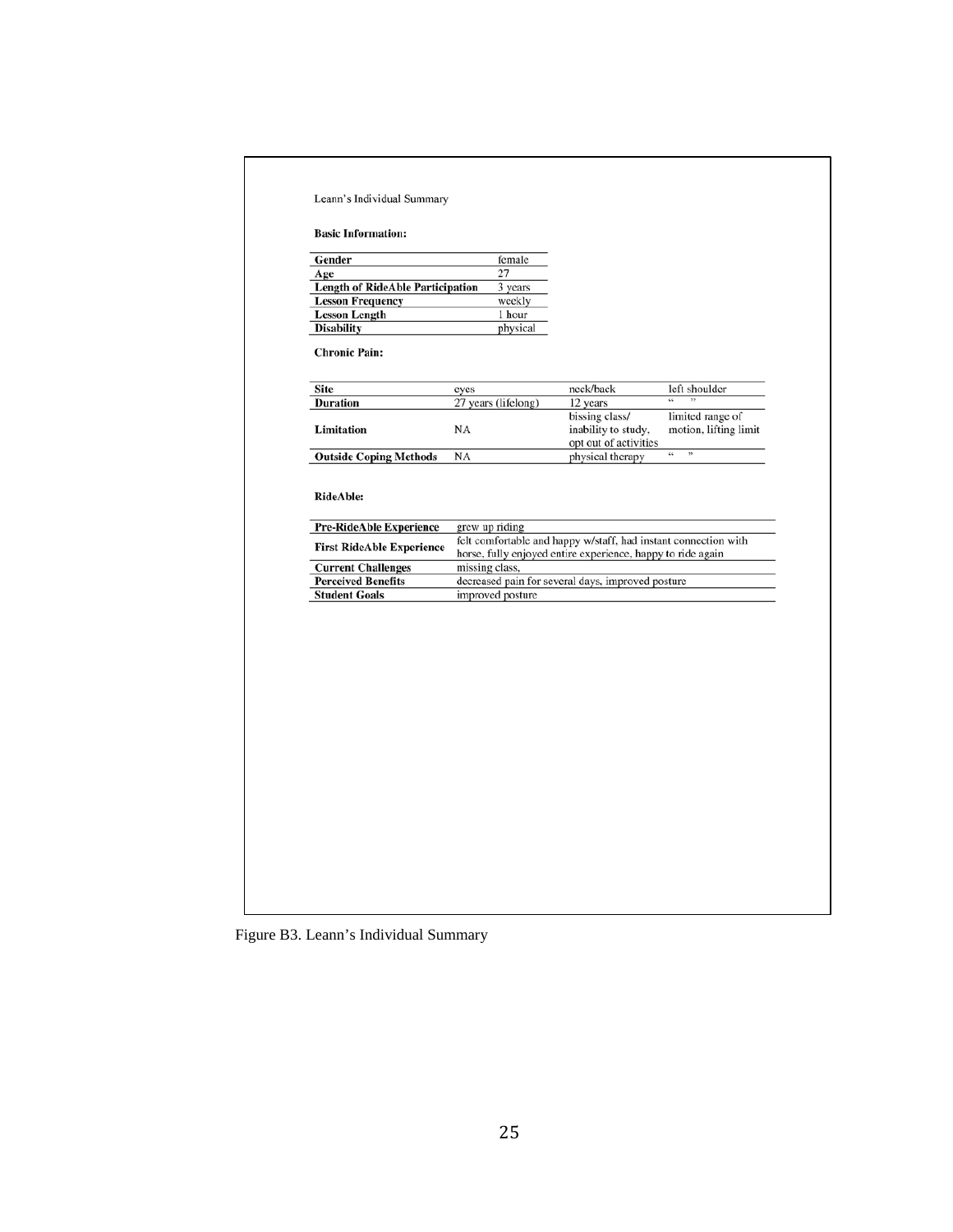#### Megan's Individual Summary

#### **Basic Information:**

| Gender                                  | female   |
|-----------------------------------------|----------|
| Age                                     | 36       |
| <b>Length of RideAble Participation</b> | 3 years  |
| <b>Lesson Frequency</b>                 | weekly   |
| <b>Lesson Length</b>                    | 1 hour   |
| <b>Disability</b>                       | physical |

**Chronic Pain:** 

| Site                          | entire body                                                       |
|-------------------------------|-------------------------------------------------------------------|
| <b>Duration</b>               | 36 years (lifelong)                                               |
| Limitation                    | no leg use/non-weight bearing, poor balance, sometimes cannot get |
|                               | out of bed, opt out of activities                                 |
| <b>Outside Coping Methods</b> | medication, physical therapy, swimming                            |

#### RideAble:

| <b>Pre-RideAble Experience</b>   | None                                                                                                                   |
|----------------------------------|------------------------------------------------------------------------------------------------------------------------|
| <b>First RideAble Experience</b> | was physically and mentally exhausted                                                                                  |
| <b>Current Challenges</b>        | missing a class (leads to increased pain and stiffness)                                                                |
| <b>Perceived Benefits</b>        | ceased use of medication, reduced pain, improved strength, posture,<br>balance, increased flexibility, and circulation |
| <b>Student Goals</b>             | increased balance, core strength, independent riding                                                                   |

Figure B4. Megan's Individual Summary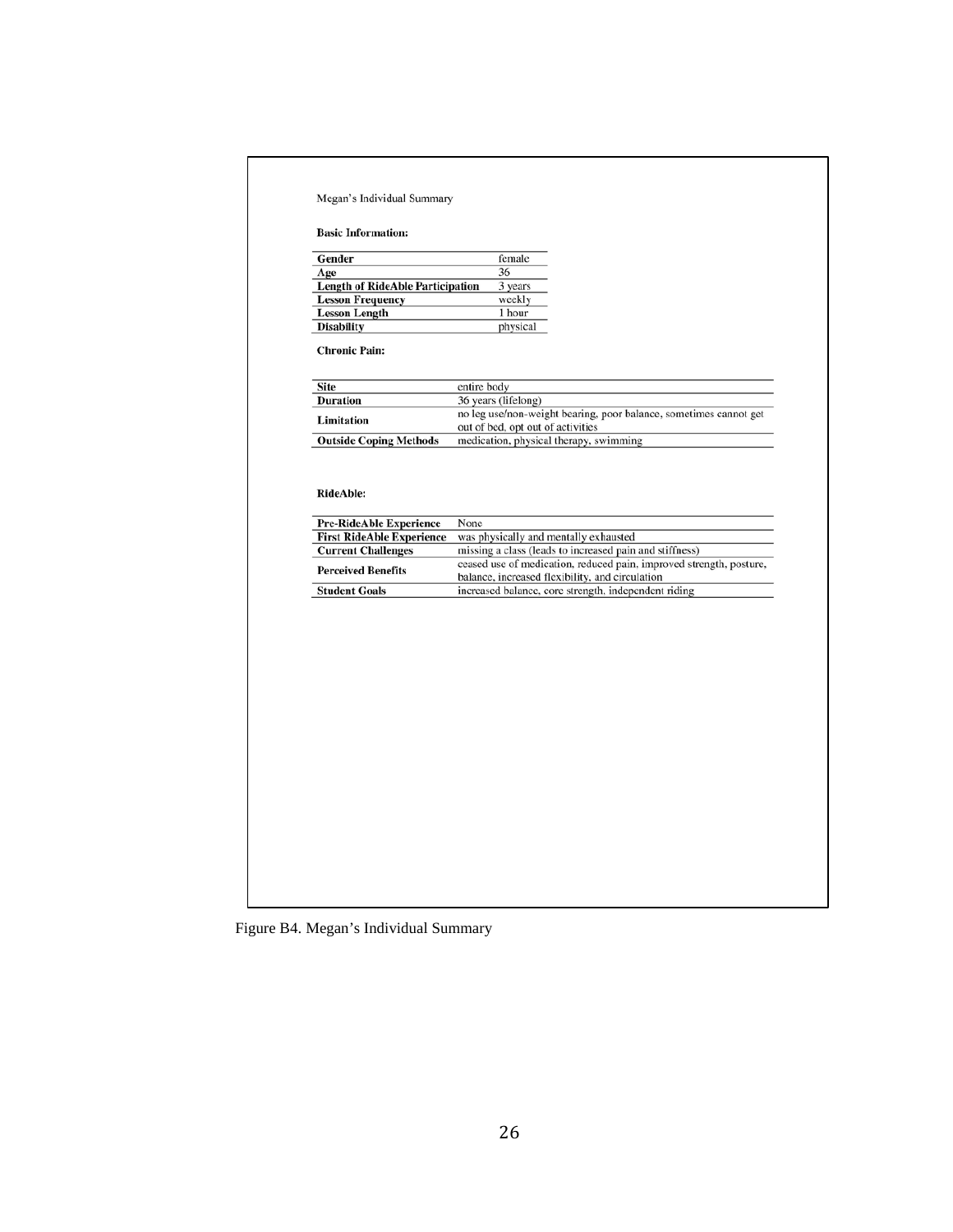|                        | <b>Interview Consent and Digital Recording Release</b> |                                                                                                                                                                                                                                                                                                                                                                                                                                                                                                                 |  |  |  |
|------------------------|--------------------------------------------------------|-----------------------------------------------------------------------------------------------------------------------------------------------------------------------------------------------------------------------------------------------------------------------------------------------------------------------------------------------------------------------------------------------------------------------------------------------------------------------------------------------------------------|--|--|--|
| (Age)                  | (Gender)                                               | (Time at RideAble)                                                                                                                                                                                                                                                                                                                                                                                                                                                                                              |  |  |  |
|                        |                                                        |                                                                                                                                                                                                                                                                                                                                                                                                                                                                                                                 |  |  |  |
|                        |                                                        |                                                                                                                                                                                                                                                                                                                                                                                                                                                                                                                 |  |  |  |
|                        |                                                        |                                                                                                                                                                                                                                                                                                                                                                                                                                                                                                                 |  |  |  |
|                        | made, the recordings will be destroyed.                | that the recording will be used to gather information about my experiences with<br>chronic pain, and RideAble's programs, and such information will be used to<br>generate data regarding RideAble's impacts on chronic pain and general well<br>being. I understand that I will never be identified by name in the reporting and<br>analysis of this data. The recording will be kept for approximately 3 months and<br>will not be released to the public. After the data is collected and transcriptions are |  |  |  |
| Participants Signature |                                                        | Date                                                                                                                                                                                                                                                                                                                                                                                                                                                                                                            |  |  |  |

# **Appendix C: Digital Recording Release**

Figure C. Digital Recording Release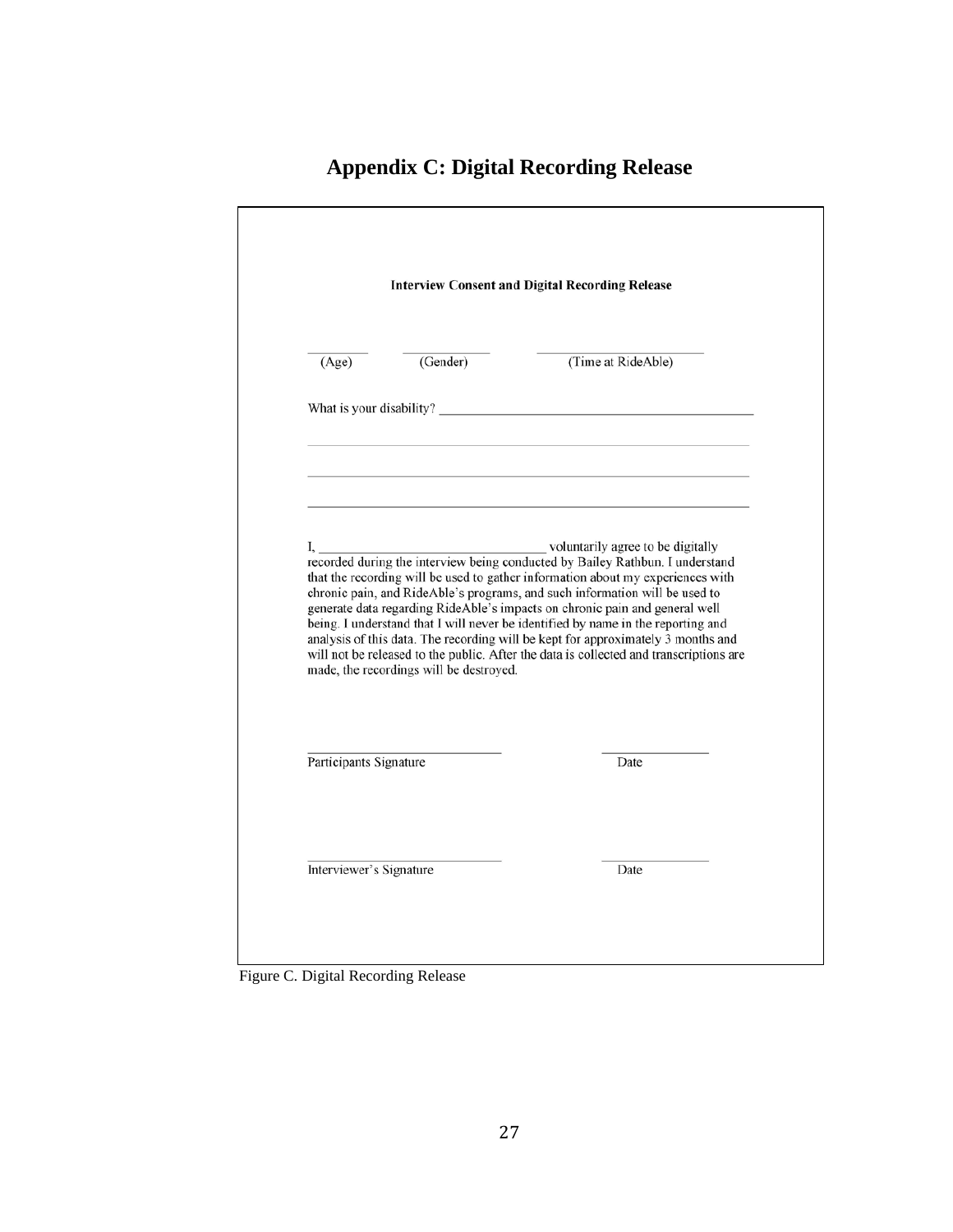# **Appendix D: Sample Interview Protocol**

| Project: Pilot Study and Program Evaluation for RideAble's Horse-Assisted Intervention and it's<br>interaction with Chronic Pain in clients.<br>$\frac{1}{2}$<br>Interviewer<br>Interviewee<br>Consent form signed?<br>Notes to interviewee:<br>Thank you for your participation. Your input will be valuable to this research and in<br>helping RideAble evaluate and develop future programs.<br>Confidentiality of responses is guaranteed. We will not use your real name in any<br>documents or reports.<br>Approximate length of interview: 25-30 minutes, five major questions<br>Purpose of research:<br>For clients participating in horsemanship lessons at RideAble who experience<br>What is their perception of their pain<br>i.<br>ii.<br>How do they experience their pain on a daily basis<br>How do they experience their pain during and immediately after<br>iii.<br>lessons | <b>Interview Protocol Form</b> |
|-------------------------------------------------------------------------------------------------------------------------------------------------------------------------------------------------------------------------------------------------------------------------------------------------------------------------------------------------------------------------------------------------------------------------------------------------------------------------------------------------------------------------------------------------------------------------------------------------------------------------------------------------------------------------------------------------------------------------------------------------------------------------------------------------------------------------------------------------------------------------------------------------|--------------------------------|
|                                                                                                                                                                                                                                                                                                                                                                                                                                                                                                                                                                                                                                                                                                                                                                                                                                                                                                 |                                |
|                                                                                                                                                                                                                                                                                                                                                                                                                                                                                                                                                                                                                                                                                                                                                                                                                                                                                                 |                                |
|                                                                                                                                                                                                                                                                                                                                                                                                                                                                                                                                                                                                                                                                                                                                                                                                                                                                                                 |                                |
|                                                                                                                                                                                                                                                                                                                                                                                                                                                                                                                                                                                                                                                                                                                                                                                                                                                                                                 |                                |
|                                                                                                                                                                                                                                                                                                                                                                                                                                                                                                                                                                                                                                                                                                                                                                                                                                                                                                 |                                |
| chronic pain, how do the activities at RideAble interact with their chronic pain?                                                                                                                                                                                                                                                                                                                                                                                                                                                                                                                                                                                                                                                                                                                                                                                                               |                                |
|                                                                                                                                                                                                                                                                                                                                                                                                                                                                                                                                                                                                                                                                                                                                                                                                                                                                                                 |                                |
|                                                                                                                                                                                                                                                                                                                                                                                                                                                                                                                                                                                                                                                                                                                                                                                                                                                                                                 |                                |
|                                                                                                                                                                                                                                                                                                                                                                                                                                                                                                                                                                                                                                                                                                                                                                                                                                                                                                 |                                |
|                                                                                                                                                                                                                                                                                                                                                                                                                                                                                                                                                                                                                                                                                                                                                                                                                                                                                                 |                                |

Figure D1. Interview Protocol Introduction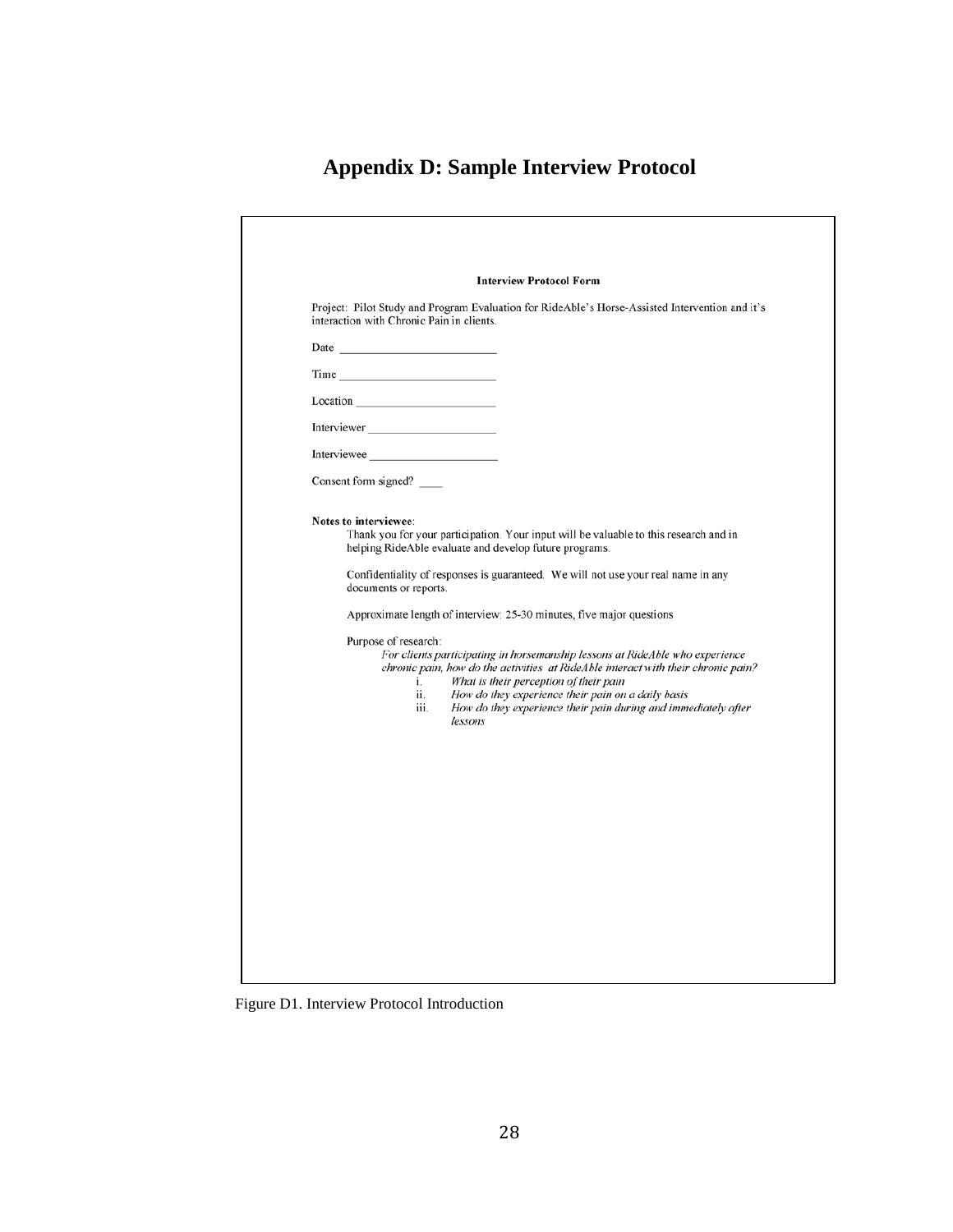

Figure D2. Interview Protocol Questions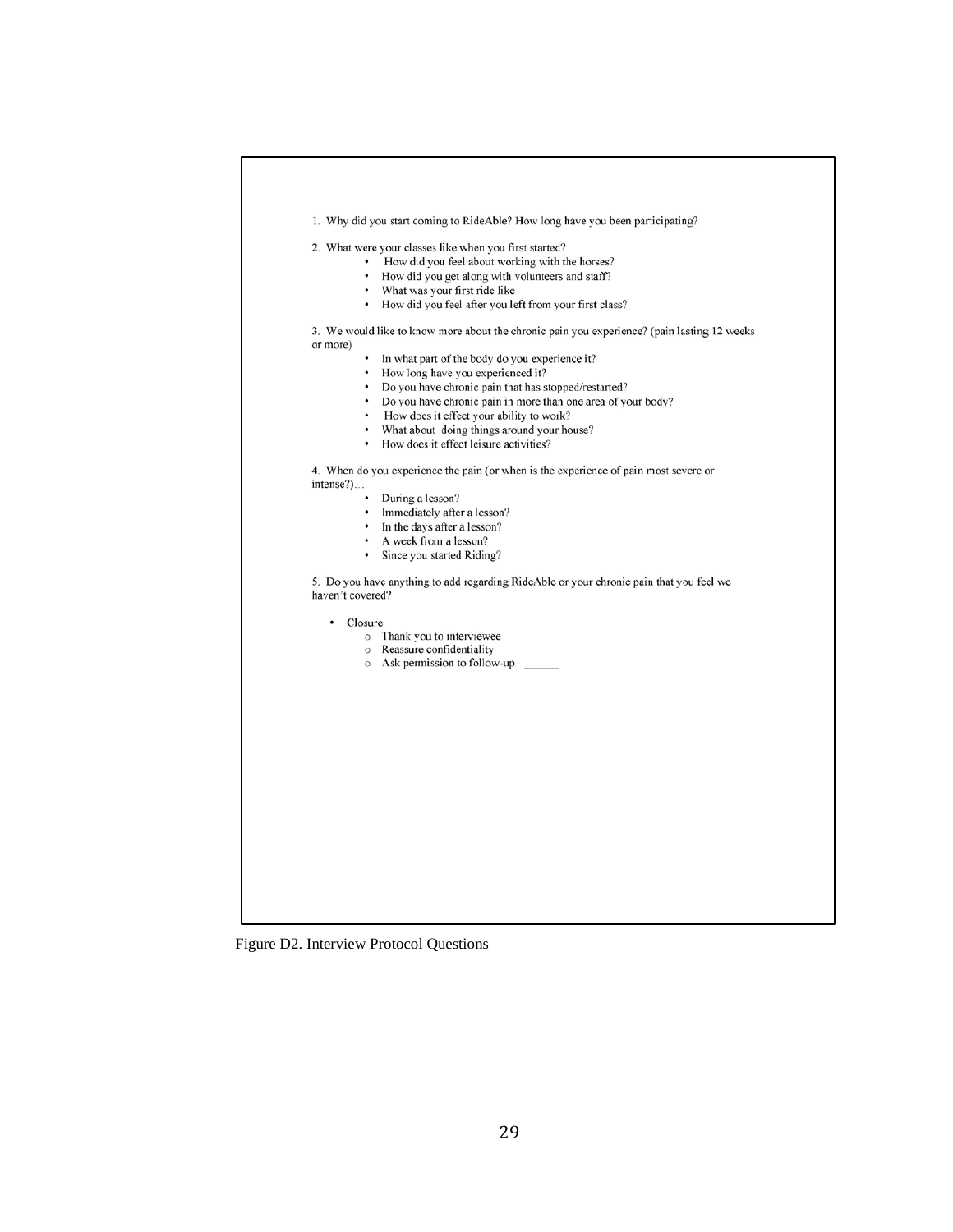# **Appendix E: Codes and Descriptions**



Figure E. Interview Codes and Descriptors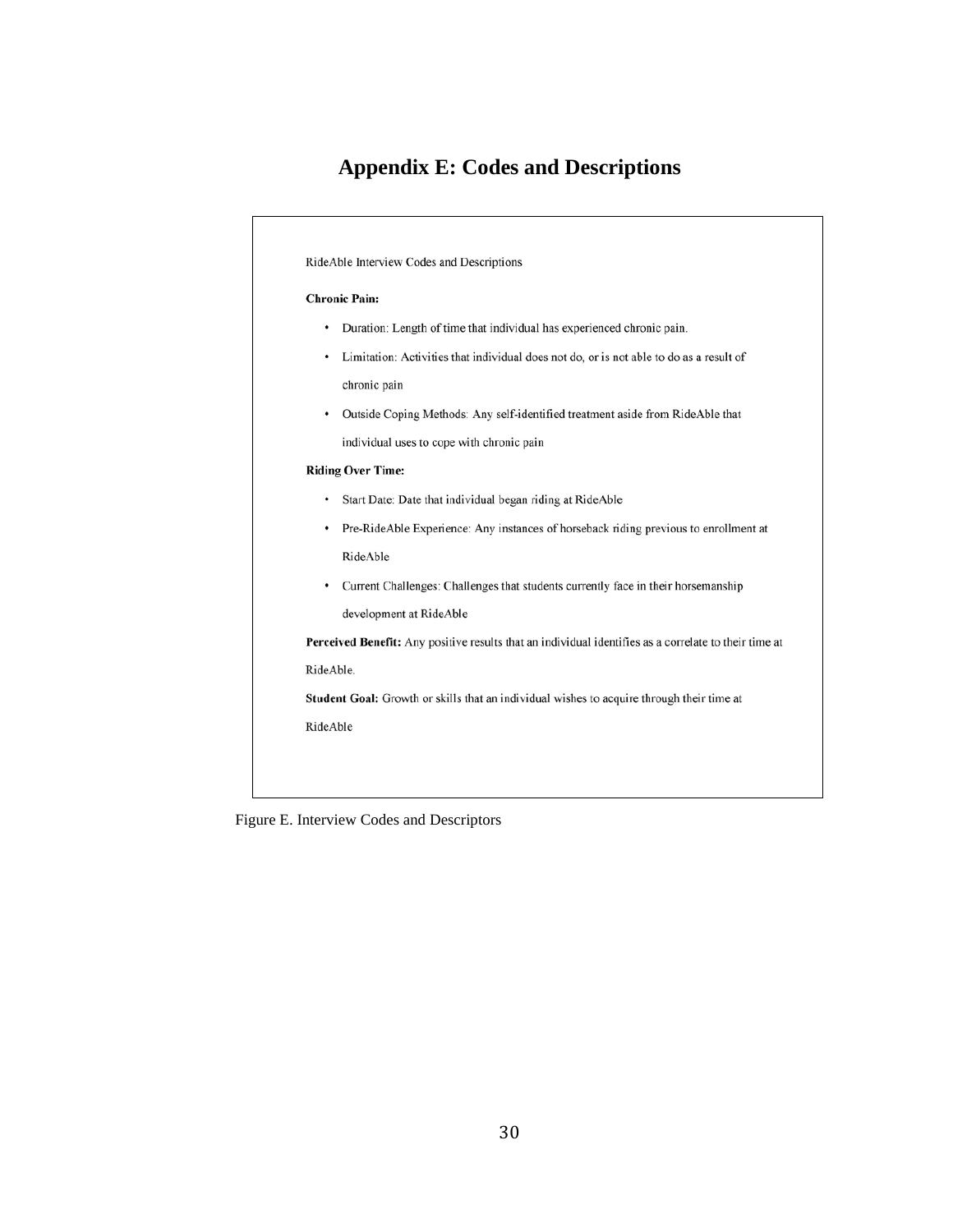| <b>Appendix F: Cross-Case Analysis</b> |  |  |  |  |
|----------------------------------------|--|--|--|--|
|----------------------------------------|--|--|--|--|

|                                     | Andrea                                                                                                                                                                                                                                          | <b>Dylan</b>                                                                                 | Leann                                                                                                                                                    | Megan                                                                                                                                                                                                                                                                                       |
|-------------------------------------|-------------------------------------------------------------------------------------------------------------------------------------------------------------------------------------------------------------------------------------------------|----------------------------------------------------------------------------------------------|----------------------------------------------------------------------------------------------------------------------------------------------------------|---------------------------------------------------------------------------------------------------------------------------------------------------------------------------------------------------------------------------------------------------------------------------------------------|
| <b>Perceived</b><br><b>Benefits</b> | Back alignment<br>$\bullet$<br><b>Improved</b> posture<br>$\bullet$<br>Decreased pain<br>$\bullet$<br>during ride<br>Decreased pain<br>$\bullet$<br>post ride<br>Increased<br>$\bullet$<br>flexibility<br>Exercise<br>$\bullet$<br>Deeper sleep | Decreased<br>pain<br>during<br>ride<br>Decreased<br>pain post<br>ride<br>Improved<br>balance | Decreased<br>$\bullet$<br>pain during<br>ride<br>Decreased<br>٠<br>pain post ride<br>Improved<br>٠<br>posture<br>Increased<br>$\bullet$<br>core strength | Decreased pain<br>$\bullet$<br>during ride<br>Decreased pain<br>$\bullet$<br>post ride<br>Improved<br>$\bullet$<br>posture<br>Increased<br>$\bullet$<br>flexibility<br>Improved<br>$\bullet$<br>balance<br>Increased<br>$\bullet$<br>circulation<br>Increased core<br>$\bullet$<br>strength |
| <b>Outside</b><br>Coping            | Hot Tub<br>$\bullet$<br><b>Infrared Sauna</b><br>٠<br><b>TENS Unit</b><br>$\bullet$<br>Icing<br>٠<br>Medication<br>$\bullet$<br>Swimming<br>$\bullet$                                                                                           | Unknown                                                                                      | Physical<br>Therapy                                                                                                                                      | Medication<br>Physical<br>Therapy<br>Swimming<br>$\bullet$                                                                                                                                                                                                                                  |
| <b>Limitations</b>                  | Squatting<br>٠<br>Kneeling<br>$\bullet$<br>Lifting (left arm)<br>٠<br>Sitting in<br>unsupportive<br>chairs                                                                                                                                      | Standing<br>Walking<br>Working<br>Opt out of<br>activities<br>Balance                        | Opt out of<br>$\bullet$<br>activities<br>Lifting (left<br>arm)                                                                                           | Walking<br>Balance<br>Opt out of<br>activities                                                                                                                                                                                                                                              |
| <b>Lesson</b><br>Length             | 1 hour                                                                                                                                                                                                                                          | 1 hour                                                                                       | 1 hour                                                                                                                                                   | 1 hour                                                                                                                                                                                                                                                                                      |
| <b>Lesson</b><br><b>Frequency</b>   | Weekly                                                                                                                                                                                                                                          | Weekly                                                                                       | Weekly                                                                                                                                                   | Weekly                                                                                                                                                                                                                                                                                      |

Table F. Cross-Case Analysis.

*Note.* Underlined bullets highlight common themes across participants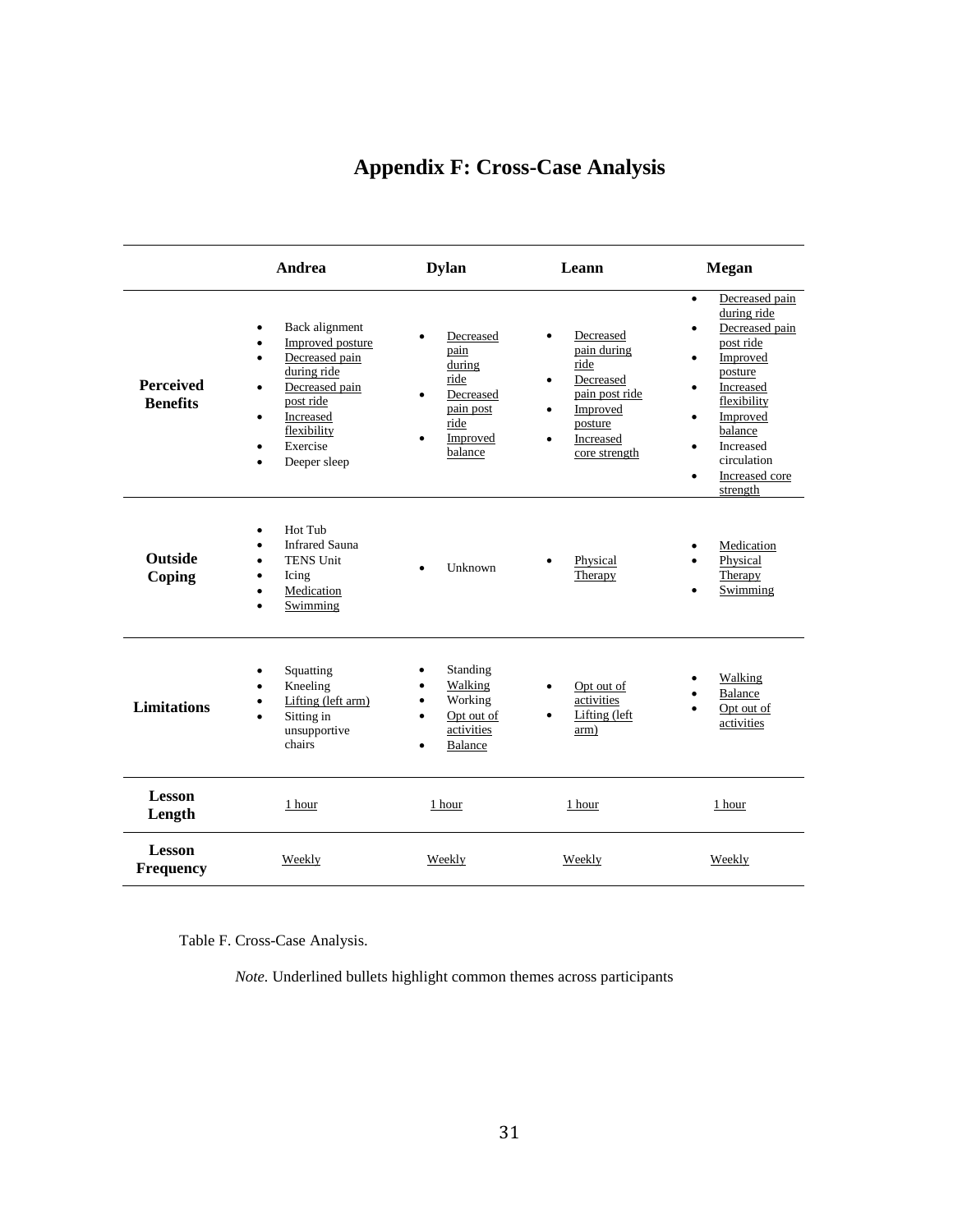# **References**

- Boer, M. J., Steinhagen, H. E., Versteegen, G. J., Struys, M. M. R. F., Sanderman, R. (2014). Mindfulness, Acceptance and Catastrophizing in Chronic Pain.
- Granados, A. C., & Agís, I. F. (2011). Why children with special needs feel better with hippotherapy sessions: A conceptual review. *Journal of Alternative and Complementary Medicine, 17*(3), 191-197. http://dx.doi.org/10.1089/acm.2009.0229
- Gureje, O., Von Korff, M., Simon, G. E. & Gater, R. (1998). Persistent pain and wellbeing: A World Health Organization study in primary care. *Journal of the American Medical Association*, *280,* 147–151. http://dx.doi.org/10.1001/jama.280.2.147
- Marcus, D. A., Bernstein, C. D., Constantin, J. M., Kunkel, F. A., Breuer, P., & Hanlon, R. B. (2012). Animalassisted therapy at an outpatient pain management clinic. *Pain Medicine, 13*(1), 45-57. http://dx.doi.org/10.1111/j.1526- 4637.2011.01294.x
- Marcus, D. A., Bernstein, C. D., Constantin, J. M., Kunkel, F. A., Breuer, P., & Hanlon, R. B. (2013). Impact of animal‐ assisted therapy for outpatients with fibromyalgia. *Pain Medicine, 14*(1), 43-51. http://dx.doi.org/10.1111/j.1526- 4637.2012.01522.x
- Nepps, P., Stewart, C. N., & Bruckno, S. R. (2014). Animal-assisted activity: Effects of a complementary intervention program on psychological and physiological variables. *Journal of Evidence-Based Complementary & Alternative Medicine, 19*(3), 211-215. http://dx.doi.org/10.1177/2156587214533570
- O'Haire, M. E. (2013). Animal-assisted intervention for autism spectrum disorder: A systematic literature review. *Journal of Autism and Developmental Disorders, 43*(7), 1606-1622. http://dx.doi.org/10.1007/s10803-012-1707-5
- RideAble. (2014). *RideAble's Mission*. Retrieved from http://www.rideable.org/
- Tang, N. K. Y., & Crane, C. (2006). Suicidality in chronic pain: A review of the prevalence, risk factors and psychological links. *Psychological Medicine, 36*(5), 575-586. http://dx.doi.org/10.1017/S0033291705006859
- Tseng, S. H., Chen, H. C., & Tam, K. W. (2013). Systematic review and meta-analysis of the effect of equine assisted activities and therapies on gross motor outcome in children with cerebral palsy. *Disability and Rehabilitation: An International, Multidisciplinary Journal, 35*(2), 89-99. http://dx.doi.org/10.3109/09638288.2012.687033